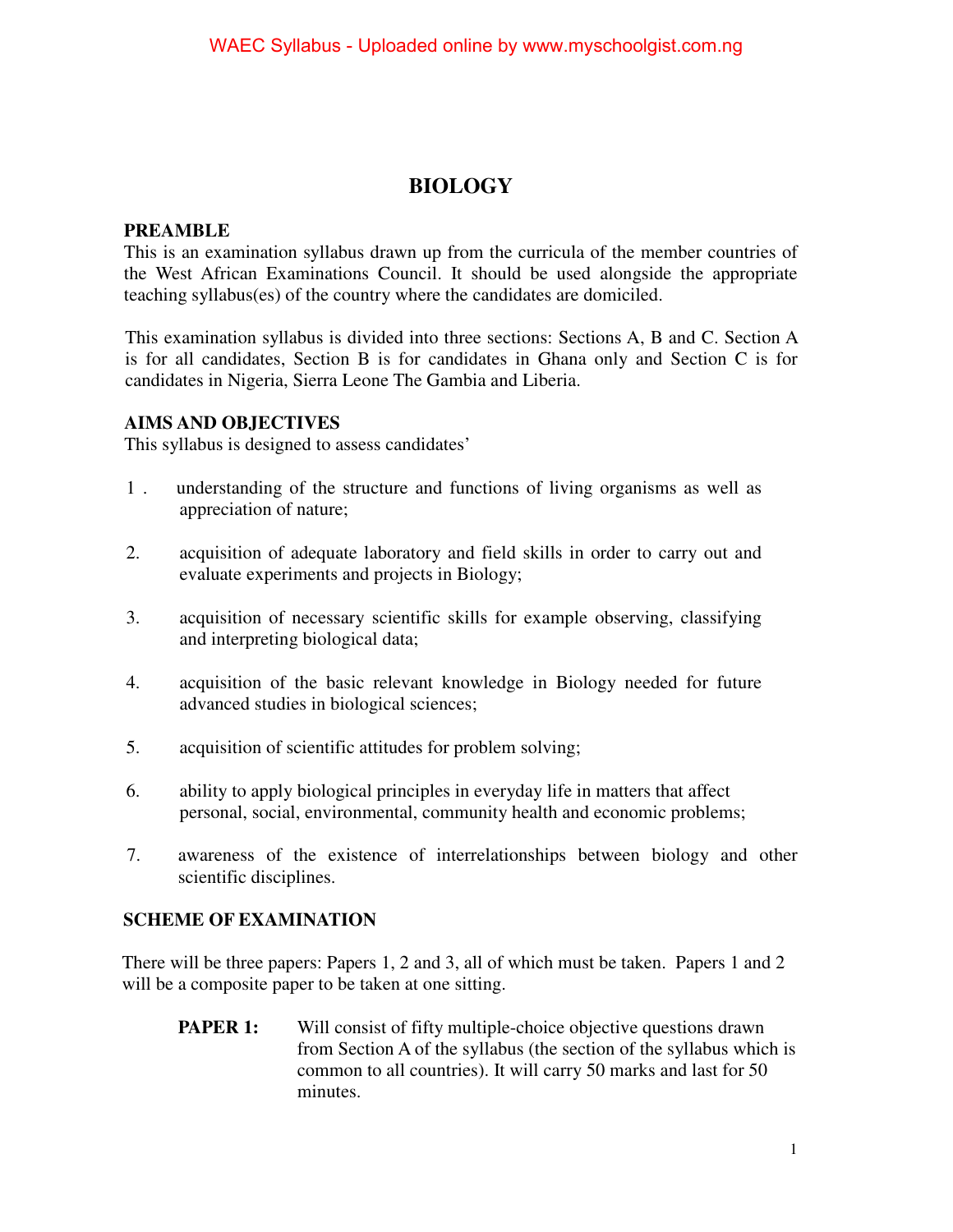**PAPER 2:** Will consist of six essay questions drawn from the entire syllabus. The paper will be put into three sections, Sections A, B and C.

> **Section A**: Will consist of four questions drawn from Section A of the syllabus.

**Section B**: Will be for candidates in Ghana only and will be drawn from Section B of the syllabus (ie the section of the syllabus perculiar to Ghana). It will consist of short-structured questions.

 **Section C**: Will be for candidates in Nigeria, Sierra Leone, The Gambia and Liberia and will be drawn from Section C of the syllabus (ie the section of the syllabus containing material for those countries only). It will also consist of short-structured questions.

Candidates will be expected to answer two questions from Section A and all the short-structured questions from **either** Section B **or** Section C.

Each question in Section A will carry 20 marks while the compulsory short-structured questions in Sections B and C will carry 30 marks. The total score will be 70 marks. The paper shall take 1 hour 40 minutes.

**PAPER 3:** Will be a practical test (for school candidates) or a test of practical work (for private candidates) lasting 2 hours and consisting of three sections: Sections A, B and C.

> **Section A**: This will consist of two compulsory questions drawn from Section A of the syllabus, each carrying 25 marks.

 **Section B**: This will be for candidates in Ghana only. It will consist of one question drawn from Section B of the syllabus and will carry 30 marks.

 **Section C**: This will be for candidates in Nigeria, Sierra Leone, The Gambia and Liberia. It will consist of one question drawn from Section C of the syllabus and will carry 30 marks.

Candidates will be expected to answer all the questions in Section A and one question in either Section B or C. The paper will carry a total score of 80 marks.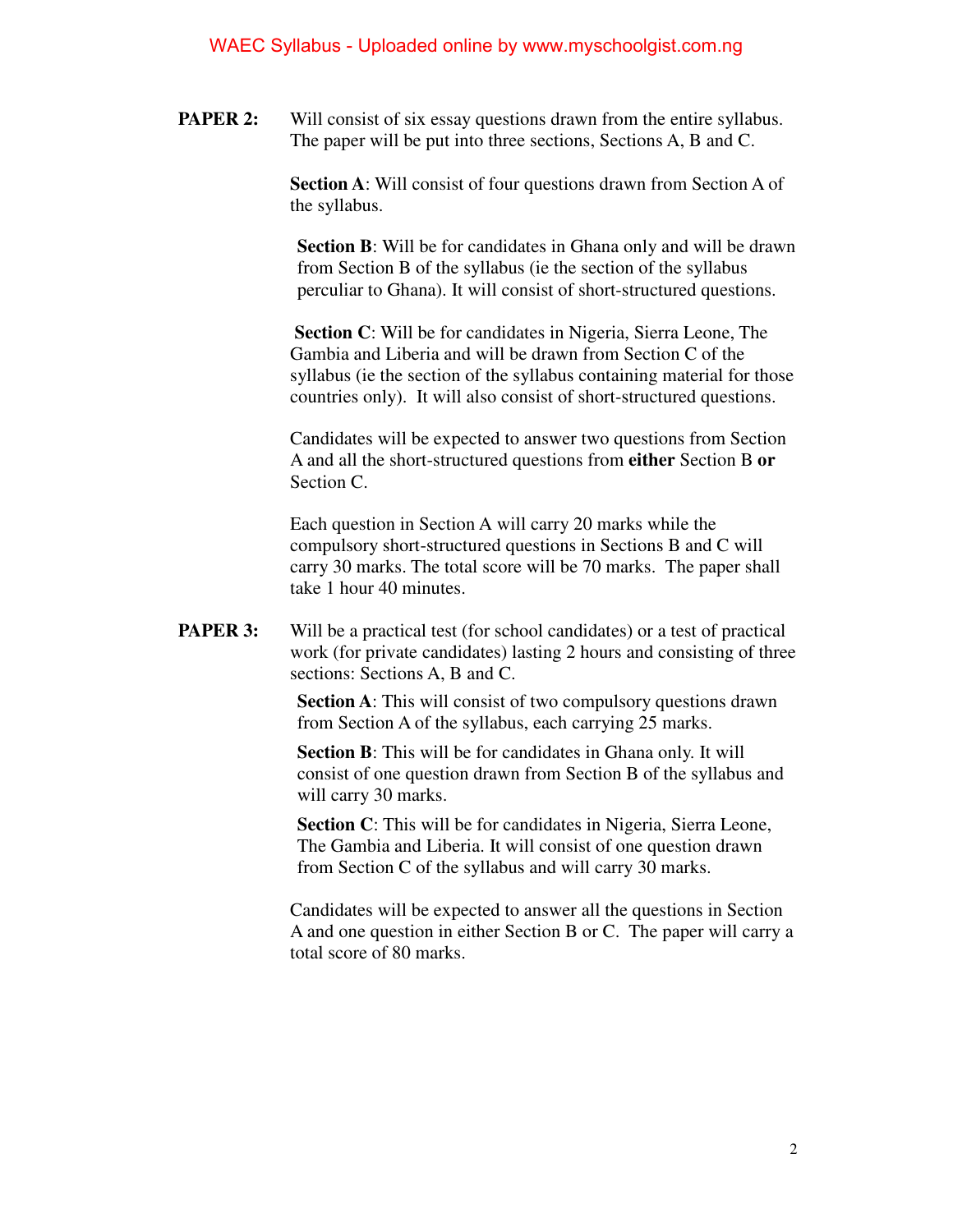#### **DETAILED SYLLABUS**

#### **SECTION A**

*(For all candidates)* 

|    |                                            | <b>CONTENTS</b>                                                                                                   | <b>NOTES</b>                                                                                                                                                                                                                                                                                                                                                                                                |
|----|--------------------------------------------|-------------------------------------------------------------------------------------------------------------------|-------------------------------------------------------------------------------------------------------------------------------------------------------------------------------------------------------------------------------------------------------------------------------------------------------------------------------------------------------------------------------------------------------------|
| A. | <b>Concept of Living</b><br>$1_{-}$<br>(a) | Classification<br>Living and non-living things                                                                    | Classification of objects into living and non-<br>living, giving examples of each group.<br>Viruses should be mentioned as a link<br>between living and non living things.                                                                                                                                                                                                                                  |
|    | (b)                                        | Classification of living<br>things into Kingdoms:<br>Monera, Protoctista (Protista),<br>Fungi, Plantae, Animalia. | Kingdom Monera (Prokaryotes), single-<br>celled, motile or non-motile organisms<br>without definite nucleus e.g. bacteria and<br>blue-green algae.                                                                                                                                                                                                                                                          |
|    |                                            |                                                                                                                   | Major characteristics of the major phyla of<br>Kingdoms Protoctista and Fungi.                                                                                                                                                                                                                                                                                                                              |
|    |                                            |                                                                                                                   | Kingdom Protista (Eukaryotes), single-celled,<br>motile or non-motile organisms. Cell<br>structure complex with definite nucleus e.g.<br>Chlamydomonas, Amoeba.<br>Major phyla of Kingdom Protoctista include:<br>Rhizopoda, Zoomastigina, Apicomplexa,<br>Ciliophora, Euglenophyta, Oomycota,<br>Chlorophyta, Rhodophyta and Phaeophyta.                                                                   |
|    |                                            |                                                                                                                   | Kingdom Fungi (Eukaryotes), mainly non-<br>motile organisms composed of hyphae<br>containing nuclei e.g. moulds, mushrooms<br>and Rhizopus.<br>Major phyla of Kingdom Fungi include:<br>Zygomycota, Ascomycota and<br>Basidiomycota.                                                                                                                                                                        |
|    |                                            |                                                                                                                   | Kingdom Plantae (Eukaryotes), mainly<br>multicellular non-motile organisms which<br>contain chlorophyll that enable them to<br>photosynthesize e.g. mosses, ferns, pines, oil<br>palms and yam plants.<br>Characteristics of the major divisions and<br>classes: Bryophyta (Hepaticae, Musci),<br>Lycopodophyta, Filicinophyta,<br>Coniferophyta, Cycadophyta and<br>Angiospermophyta (Monocotyledoneae and |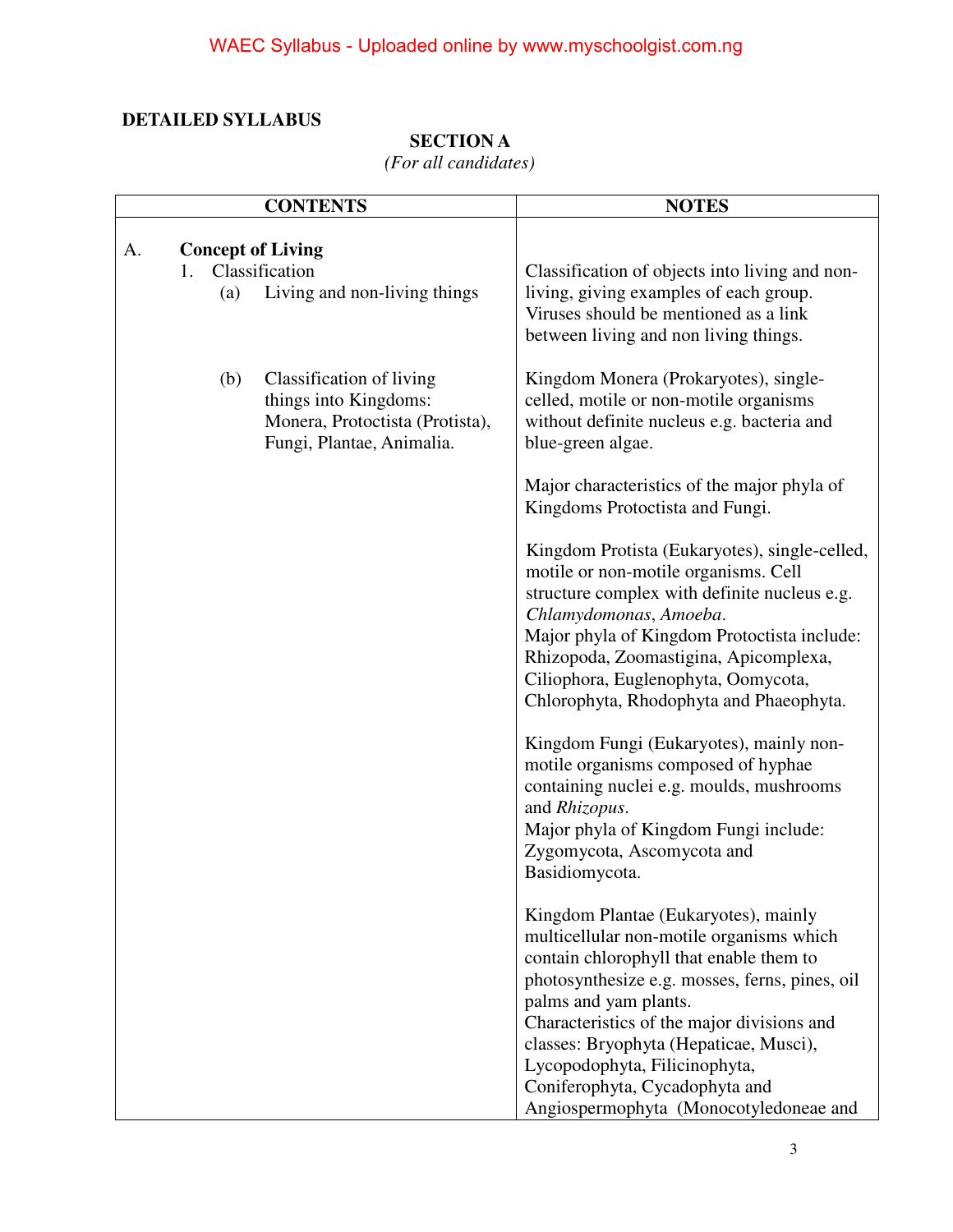|    |                  |                                                                                                                                            | Dicotyledoneae).                                                                                                                                                                                                                                                                                                                                                                                                  |
|----|------------------|--------------------------------------------------------------------------------------------------------------------------------------------|-------------------------------------------------------------------------------------------------------------------------------------------------------------------------------------------------------------------------------------------------------------------------------------------------------------------------------------------------------------------------------------------------------------------|
|    |                  |                                                                                                                                            | Kingdom Animalia (Eukaryotes),<br>multicellular motile organisms that feed on<br>other organisms e.g. corals, worms, insects,<br>snails, fishes, frogs, snakes, monkeys cows.<br>Characteristics of the major phyla and classes<br>of Kingdom Animalia.<br>The external features of the following<br>organisms should be mentioned: cockroach,<br>butterfly, Tilapia, toad/frog, lizard, domestic<br>fowl/pigeon. |
|    | (c)              | Differences between plants and<br>animals.                                                                                                 |                                                                                                                                                                                                                                                                                                                                                                                                                   |
| 2. | (a)              | Organization of life<br>Levels of organization<br>(i) cell (single-celled organisms):<br>Amoeba, Euglena, Paramecium<br>(ii) Tissue: Hydra | The examples should be used to illustrate<br>differentiation and specialization in<br>organisms.                                                                                                                                                                                                                                                                                                                  |
|    |                  | Organ (storage<br>(iii)<br>organ) bulb, rhizome and heart.                                                                                 |                                                                                                                                                                                                                                                                                                                                                                                                                   |
|    |                  | System/Organ System: In<br>(iv)<br>mammals, flowering plants -<br>reproductive system, excretory system<br>etc.                            |                                                                                                                                                                                                                                                                                                                                                                                                                   |
|    | (b)              | Complexity of organization<br>in higher organisms:<br>advantages and<br>disadvantages.                                                     | The significance of different levels of<br>organization including volume/surface area<br>ratio should be mentioned.                                                                                                                                                                                                                                                                                               |
| 3. |                  | Forms in which living cells exist:                                                                                                         | The structure of these organisms in relation to<br>the forms of existence should be studied to                                                                                                                                                                                                                                                                                                                    |
|    | $\left(a\right)$ | Single and free-living:<br>Amoeba, Paramecium,<br>Euglena, and<br>Chlamydomonas                                                            | illustrate dependence and interdependence.                                                                                                                                                                                                                                                                                                                                                                        |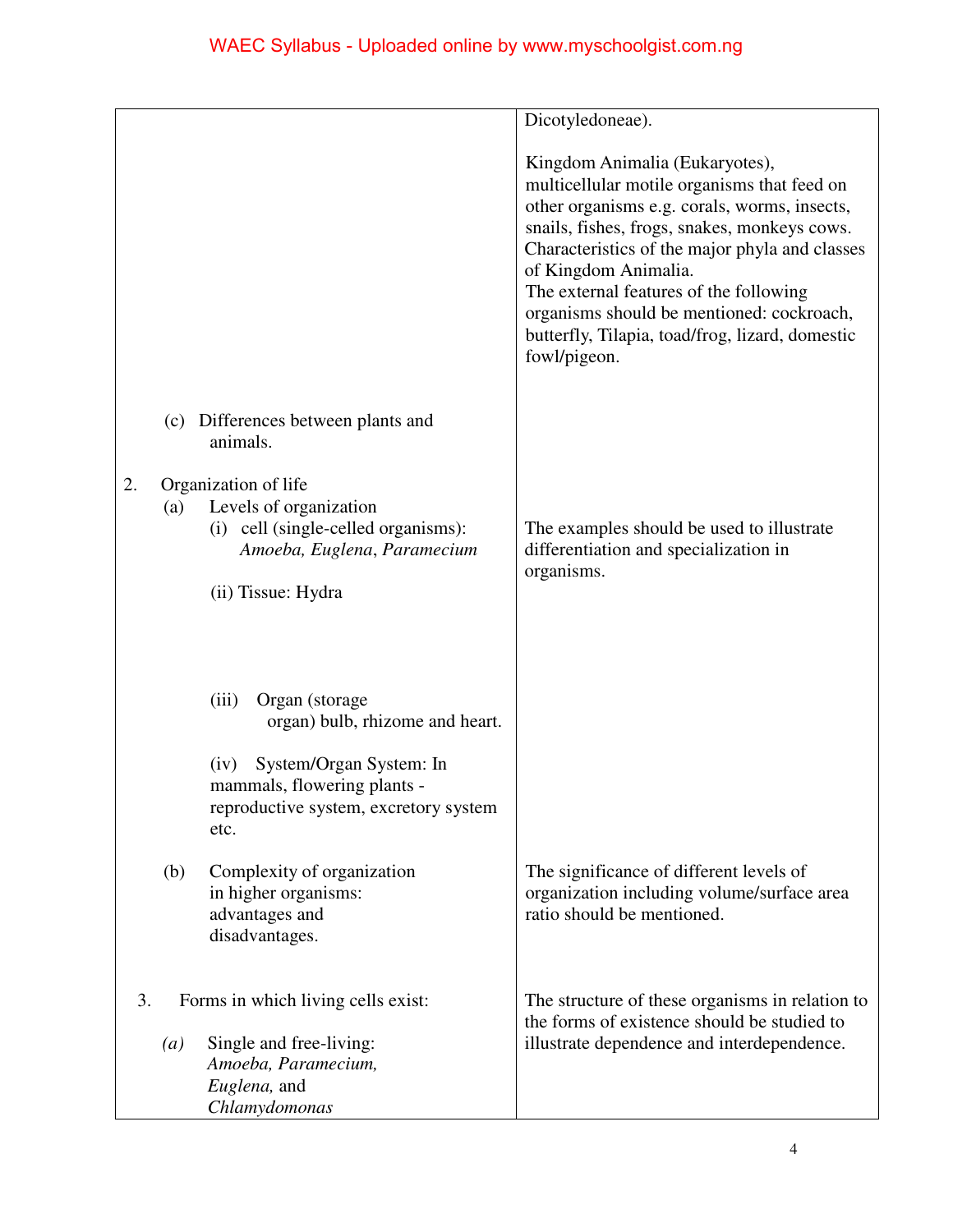| Colony: <i>Volvox</i><br>(b)                                                                                 |                                                                                                                                                                                                                                                                                               |
|--------------------------------------------------------------------------------------------------------------|-----------------------------------------------------------------------------------------------------------------------------------------------------------------------------------------------------------------------------------------------------------------------------------------------|
| Filament: Spirogyra<br>(c)                                                                                   |                                                                                                                                                                                                                                                                                               |
| (d)<br>Part of a living organism:<br>Cheek cells, onion root tip<br>cells and epidermis of fleshy<br>leaves. | Distinguish groups of cells that form tissues<br>from those that form colonies or filaments.                                                                                                                                                                                                  |
| Cell structure and functions of cell<br>(a)<br>4.<br>components.                                             | Cell structure should include: Cell wall, cell<br>membrane, nucleus, cytoplasm, cytoplasmic<br>organelles: mitochondria, lysosomes,<br>chloroplasts, endoplasmic reticulum,<br>ribosomes, centrosomes, Golgi bodies,<br>chromosomes. The function performed by<br>organelles should be known. |
| (b) Similarities and differences between<br>plant and animal cells.                                          |                                                                                                                                                                                                                                                                                               |
| 5.<br>The Cell and its environment: Physical and<br>Biophysical processes.                                   | The significance of these processes should be<br>mentioned as factors that affect cell activities                                                                                                                                                                                             |
| diffusion<br>(a)                                                                                             | in its environment.                                                                                                                                                                                                                                                                           |
| osmosis<br>(b)<br>active transport<br>(c)                                                                    | Haemolysis, plasmolysis, turgidity and<br>crenation should be mentioned.                                                                                                                                                                                                                      |
| Properties and functions of the living cell<br>6.<br>Nutrition<br>(a)                                        | These should be mentioned as processes<br>occurring within living cells.                                                                                                                                                                                                                      |
| Autotrophic<br>(i)<br>(photosynthesis)                                                                       | Nutrition in Euglena, Chlamydomonas and<br>Spirogyra should be mentioned.                                                                                                                                                                                                                     |
| (ii) Heterotrophic (holozoic)                                                                                | Nutrition in Amoeba and Paramecium should<br>be mentioned.                                                                                                                                                                                                                                    |
| Cellular respiration<br>(b)                                                                                  |                                                                                                                                                                                                                                                                                               |
| Definition and processes of:                                                                                 | A simplified outline of the chemical<br>processes involved in glycolysis and Kreb's<br>cycle; Reference should be made to the role                                                                                                                                                            |
| (i) aerobic respiration                                                                                      | of ATP.                                                                                                                                                                                                                                                                                       |
| (ii) anaerobic respiration                                                                                   | The importance of anaerobic respiration in                                                                                                                                                                                                                                                    |
| (iii) energy release                                                                                         | food processing should be mentioned.                                                                                                                                                                                                                                                          |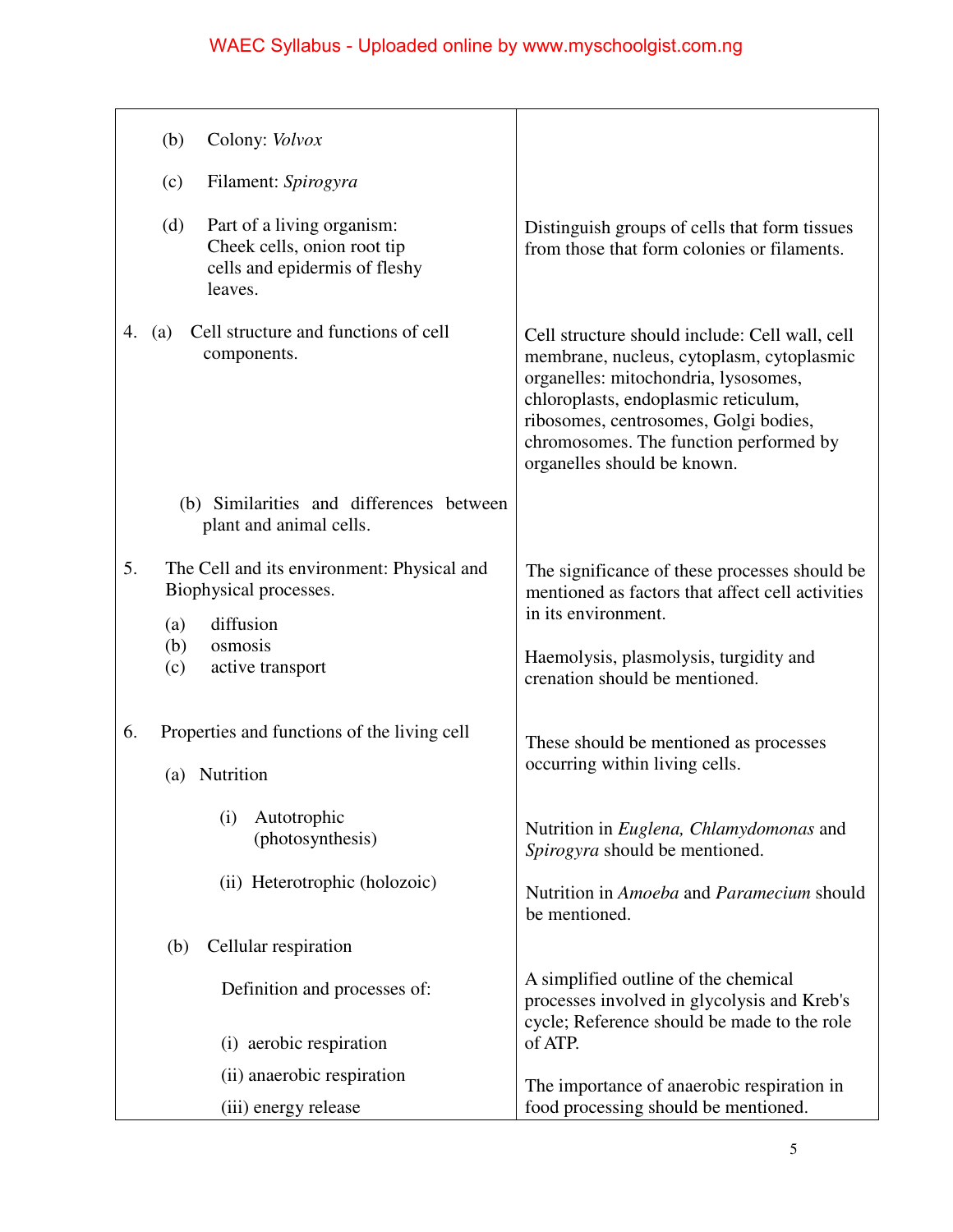| (c)        | Excretion<br>Excretion in single-celled aquatic<br>(i)<br>organisms. Diffusion by body surface<br>and by contractile vacuole.<br>Waste products of metabolism.<br>(ii) |                                                                                                                                                                                                                        |
|------------|------------------------------------------------------------------------------------------------------------------------------------------------------------------------|------------------------------------------------------------------------------------------------------------------------------------------------------------------------------------------------------------------------|
| (d)        | Growth                                                                                                                                                                 | Reference should be made to carbon dioxide,<br>water and ammonia as examples of waste<br>products.                                                                                                                     |
|            | (i) Basis of growth - cell division<br>(mitosis), enlargement and<br>differentiation.                                                                                  |                                                                                                                                                                                                                        |
|            | (ii) Aspects of growth:<br>Increase in dry weight, irreversible<br>increase in size and length and increase<br>in number of cells.                                     |                                                                                                                                                                                                                        |
|            | (iii) Regions of fastest growth in<br>plants.<br>(iv) Influence of growth hormones and<br>auxins.<br>(v) Growth curvatures (Tropisms)                                  | Observation of root tip and shoot tip are<br>required.<br>Regulation of growth by hormones should be<br>mentioned.<br>Types of tropisms should be demonstrated.                                                        |
| (e)<br>(f) | Development: Enlargement<br>and differentiation.<br>Movement<br>(i) Organelles for movement: cilia and<br>flagella,<br>(ii) Cyclosis.                                  | Microscopic examination of the different<br>regions of growth and development: region of<br>cell division, elongation, differentiation and<br>maturation.<br>Processes that result in primary and secondary<br>growth. |
| (g)        | Reproduction:<br>Types of reproduction.                                                                                                                                |                                                                                                                                                                                                                        |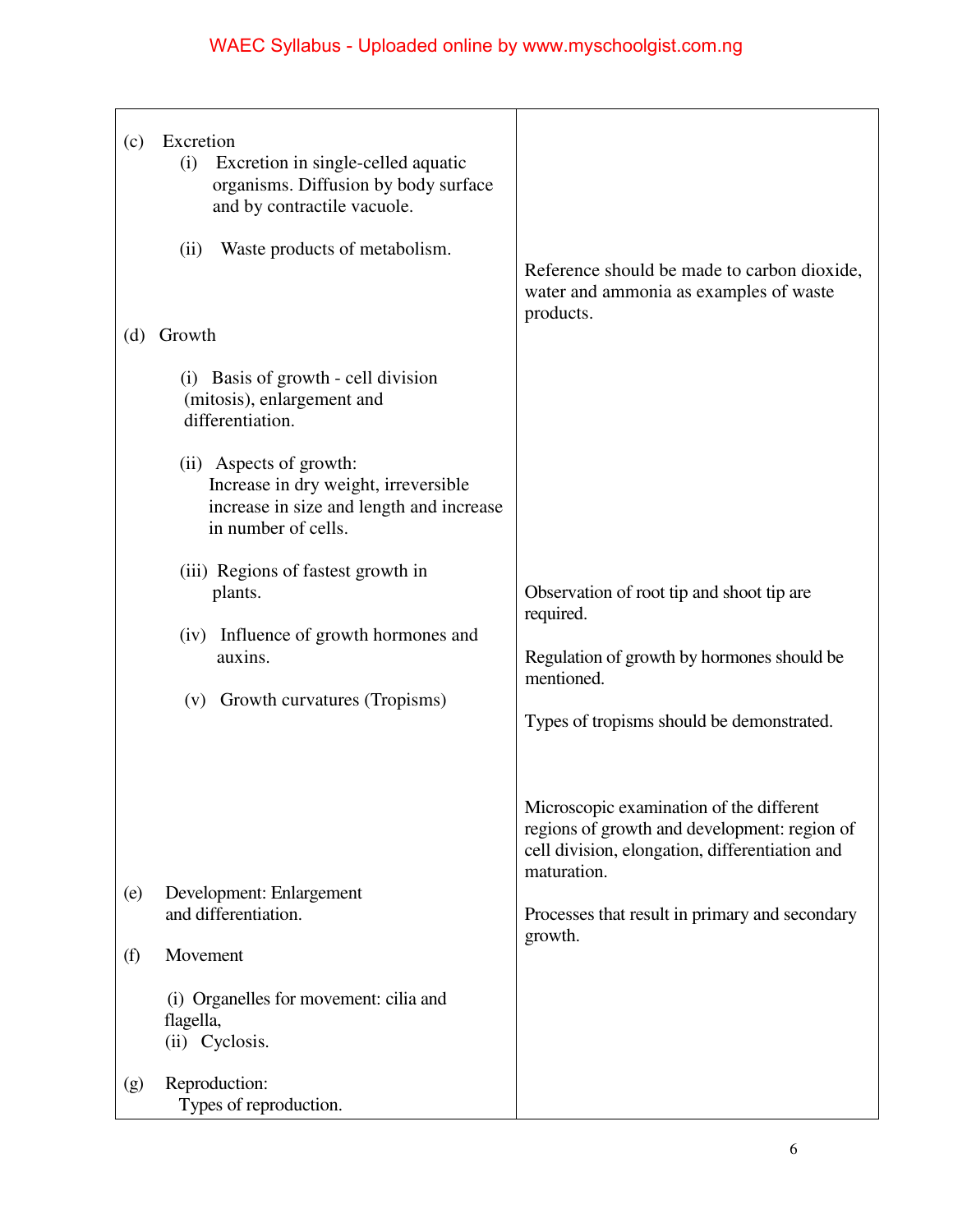|             | (i) Asexual: fission, budding and<br>vegetative propagation.<br>(ii) Sexual: Conjugation, formation of<br>male and female gametes<br>(gametogenesis), fusion of gametes<br>fertilization)                                                                                                                                                                                          | Prepared slides of:<br>fission in Paramecium<br>(a)<br>budding in yeast and Chlamydomonas;<br>(b)<br>should be observed and drawn.<br>Prepared slides of conjugation in<br>Paramecium and Spirogyra should be<br>studied. The process of meiosis should be<br>mentioned.                                                                                                                                                                                                                           |
|-------------|------------------------------------------------------------------------------------------------------------------------------------------------------------------------------------------------------------------------------------------------------------------------------------------------------------------------------------------------------------------------------------|----------------------------------------------------------------------------------------------------------------------------------------------------------------------------------------------------------------------------------------------------------------------------------------------------------------------------------------------------------------------------------------------------------------------------------------------------------------------------------------------------|
| 7.<br>(a)   | Tissues and supporting systems: Skeleton<br>and supporting systems in animals:<br>Biological significance.<br>(i)<br>(ii)<br>Skeletal materials, e.g. bone,<br>cartilage and chitin.<br>Types of skeleton:<br>(iii)<br>exoskeleton, endoskeleton and<br>hydrostatic skeleton.<br>Bones of the vertebral<br>(iv)<br>column, girdles and long bones of<br>the appendicular skeleton. | The location and arrangement of skeletal and<br>supporting tissues in animals should be<br>mentioned. Candidates should be familiar with<br>the general plan of mammalian skeleton and the<br>different types of joints. They should be able to<br>identify, draw, label and state the functions of<br>the individual bones listed in the content<br>column. Detailed structure of the skull will not<br>be required. Histological structure of bones and<br>cartilages will also not be required. |
|             | Mechanism of support in animals.<br>(v)<br>Functions of skeleton in animals:<br>(vi)<br>Protection, support, locomotion and<br>respiratory movement.<br>(b) Different types of supporting tissues in plants.                                                                                                                                                                       | Candidates should be able to explain how these<br>functions are performed. The relationship of<br>skeleton and muscles during movement should<br>be used to illustrate the different functions of<br>the skeleton.<br>The different types of supporting tissues: turgid<br>parenchyma, collenchyma, xylem (wood)<br>sclerenchyma should be studied.                                                                                                                                                |
| (i)<br>(ii) | Main features of supporting tissues<br>in plants.<br>Functions of supporting tissues in<br>plants: strength, rigidity (resistance<br>against the forces of the wind and<br>water), flexibility and resilience.                                                                                                                                                                     | Candidates should be able to cut and draw the<br>low power of the T.S. of stem and root of a<br>herbaceous plant and label the different tissues;<br>epidermis, cortex and stele.                                                                                                                                                                                                                                                                                                                  |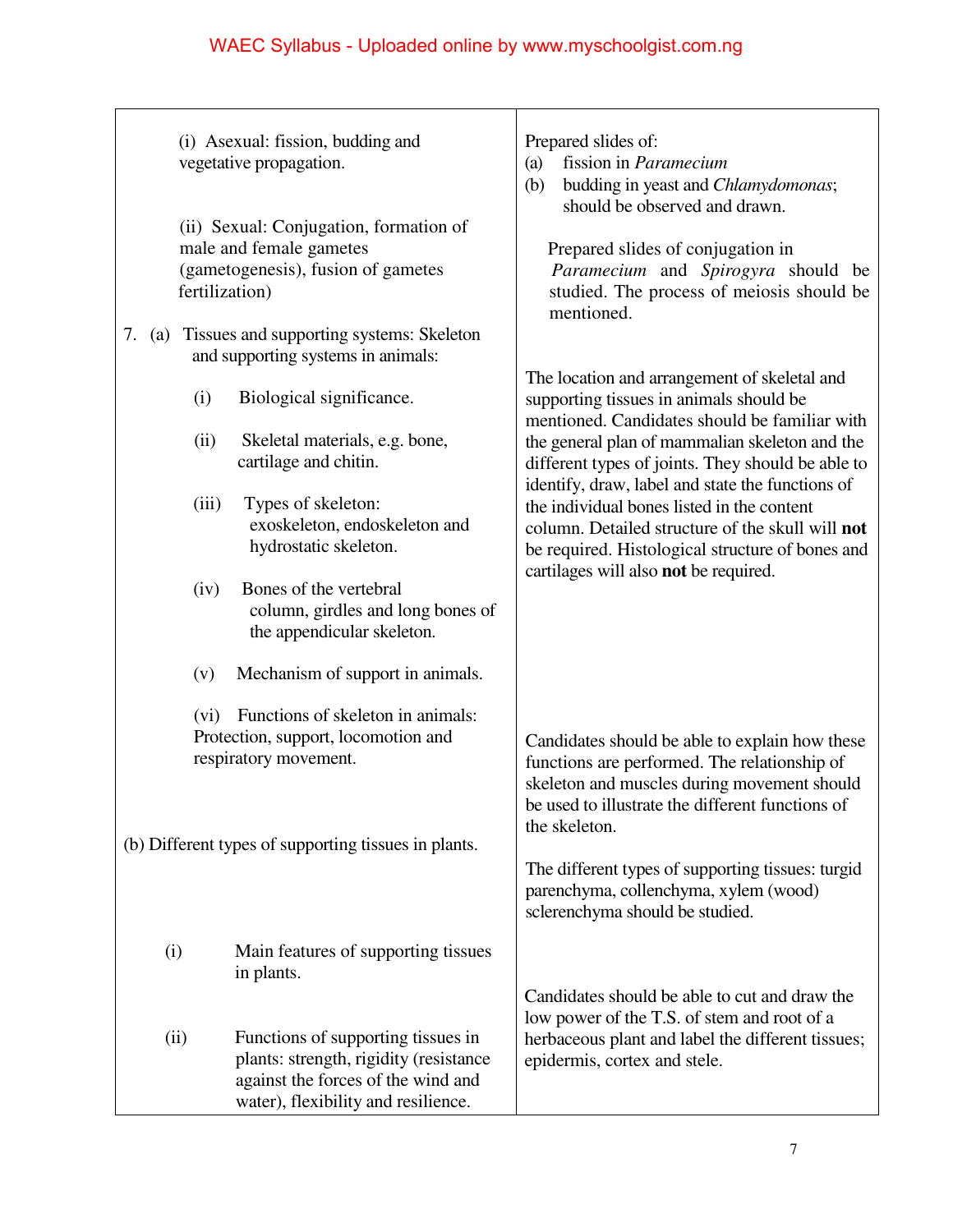| 8. Transport System:                                                                                      |                                                                                                                                                                                                                                                                                  |
|-----------------------------------------------------------------------------------------------------------|----------------------------------------------------------------------------------------------------------------------------------------------------------------------------------------------------------------------------------------------------------------------------------|
| Need for transport:<br>(a)                                                                                |                                                                                                                                                                                                                                                                                  |
| surface area/volume ratio.<br>(i)<br>(ii) substances have to move greater<br>distances.                   | Source of materials and forms in which they are<br>transported and where they are transported to<br>should be studied.<br>Media of transport: cytoplasm in cells, cell sap<br>or latex in most plants and body fluid in<br>invertebrates.                                        |
| (b)<br>Transport in animals.                                                                              |                                                                                                                                                                                                                                                                                  |
| (i) Structure of the heart, arteries,<br>veins and capillaries.                                           | Candidates should be familiar with the general<br>circulatory system. Open circulatory systems in<br>invertebrates. The names of the blood vessels<br>responsible for transporting excretory products,<br>gases, digested food and other nutrients should<br>be mentioned.       |
| Composition and function of<br>(ii)<br>blood and lymph.                                                   |                                                                                                                                                                                                                                                                                  |
| (iii)<br>Materials for transport:<br>excretory products, gases,<br>digested food, and other<br>nutrients. |                                                                                                                                                                                                                                                                                  |
| Transport in plants<br>(c)                                                                                |                                                                                                                                                                                                                                                                                  |
| (i) Uptake and movement of water<br>and mineral salts in plants.                                          | Description of uptake of water and mineral<br>salts from the soil into a plant. Movement<br>of water and mineral salts through the plant.<br>Experiments using eosin solution to show                                                                                            |
| (ii) Translocation                                                                                        | water and mineral salts uptake.                                                                                                                                                                                                                                                  |
| (iii) Transpiration                                                                                       | Movement of organic materials from leaves<br>to roots. Basic theories (Pressure flow<br>hypothesis and cytoplasmic streaming)<br>underlying translocation.<br>Ringing experiment to demonstrate that<br>transport of synthesized organic nutrients<br>occurs through the phloem. |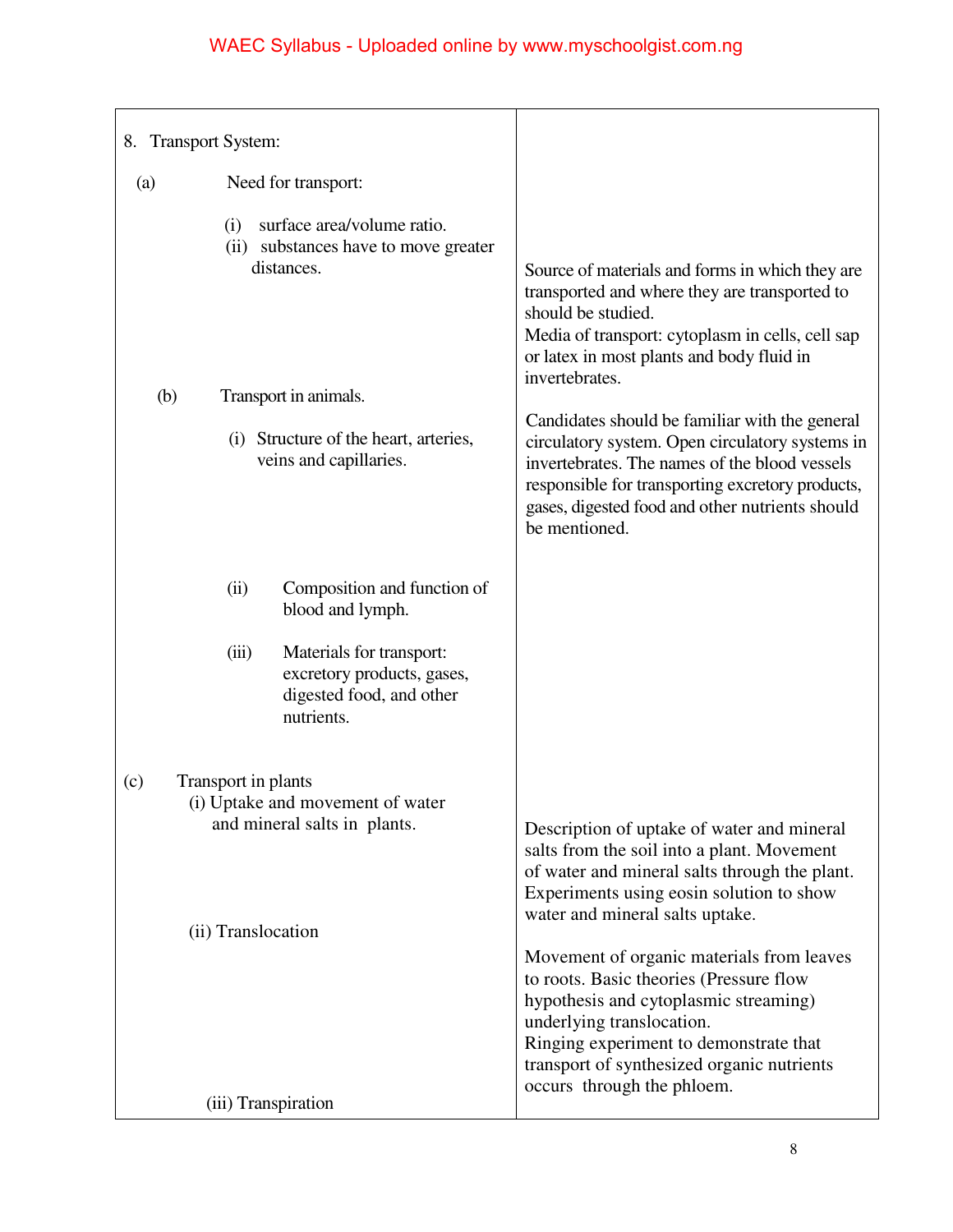|                                                                                                      | Advantages and disadvantages of<br>transpiration. Types of transpiration.<br>Environmental factors affecting transpiration.                                                               |
|------------------------------------------------------------------------------------------------------|-------------------------------------------------------------------------------------------------------------------------------------------------------------------------------------------|
|                                                                                                      | Determination of the rate of transpiration.                                                                                                                                               |
| (iv) Movement of water to                                                                            |                                                                                                                                                                                           |
| the apex of trees and                                                                                | Physiological factors affecting the rise of                                                                                                                                               |
| herbs.                                                                                               | water in the xylem: Root pressure,                                                                                                                                                        |
|                                                                                                      | transpiration, cohesion-tension                                                                                                                                                           |
|                                                                                                      | mechanism, adhesion, water potential<br>gradient. Experiments to measure the rate of                                                                                                      |
|                                                                                                      | transpiration.                                                                                                                                                                            |
| 9.<br><b>Respiratory System:</b>                                                                     |                                                                                                                                                                                           |
| Body surface: cutaneous, gills and lungs.<br>(a)                                                     | Characteristics of respiratory surfaces in these<br>systems should be studied. Respiratory organs<br>of insects should be mentioned.                                                      |
|                                                                                                      | Candidates should be able to observe, draw and<br>label the respiratory organs of a bony fish $(e.g., )$<br>Tilapia) and a small mammal (e.g. rat)                                        |
|                                                                                                      |                                                                                                                                                                                           |
| Mechanisms of gaseous exchange in<br>(b)<br>fish, toad, mammals and plants.                          | Respiratory movements in these animals should<br>be mentioned. The mechanisms of opening and<br>closing of stomata should be mentioned.                                                   |
| 10. Excretory Systems and Mechanisms<br>Types of excretory systems: Kidney, stomata<br>and lenticels | Characteristics of excretory organs in these<br>systems should be studied. Candidates<br>should observe, draw and label the excretory<br>organs of a small mammal (e.g. rat).             |
|                                                                                                      | Explanation of the concept of excretion in<br>plants. Excretory products of plants (water,<br>carbon dioxide, oxygen, alkaloids, tannins,<br>gums, resins and acids) should be mentioned. |
| <b>Regulation of Internal Environment</b><br>11.                                                     | Osmoregulation, excretion and maintenance of                                                                                                                                              |
| (Homeostasis)                                                                                        | acid-base balance should be mentioned. The                                                                                                                                                |
| (a) Kidney: Structure and functions                                                                  | conditions that affect functions of the kidney<br>such as the water and salt content of the blood,<br>environmental temperature should also be<br>mentioned.                              |
|                                                                                                      | Excretory products such as urea, water, salts,<br>uric acid should be mentioned.                                                                                                          |
| Liver:<br>(b)                                                                                        |                                                                                                                                                                                           |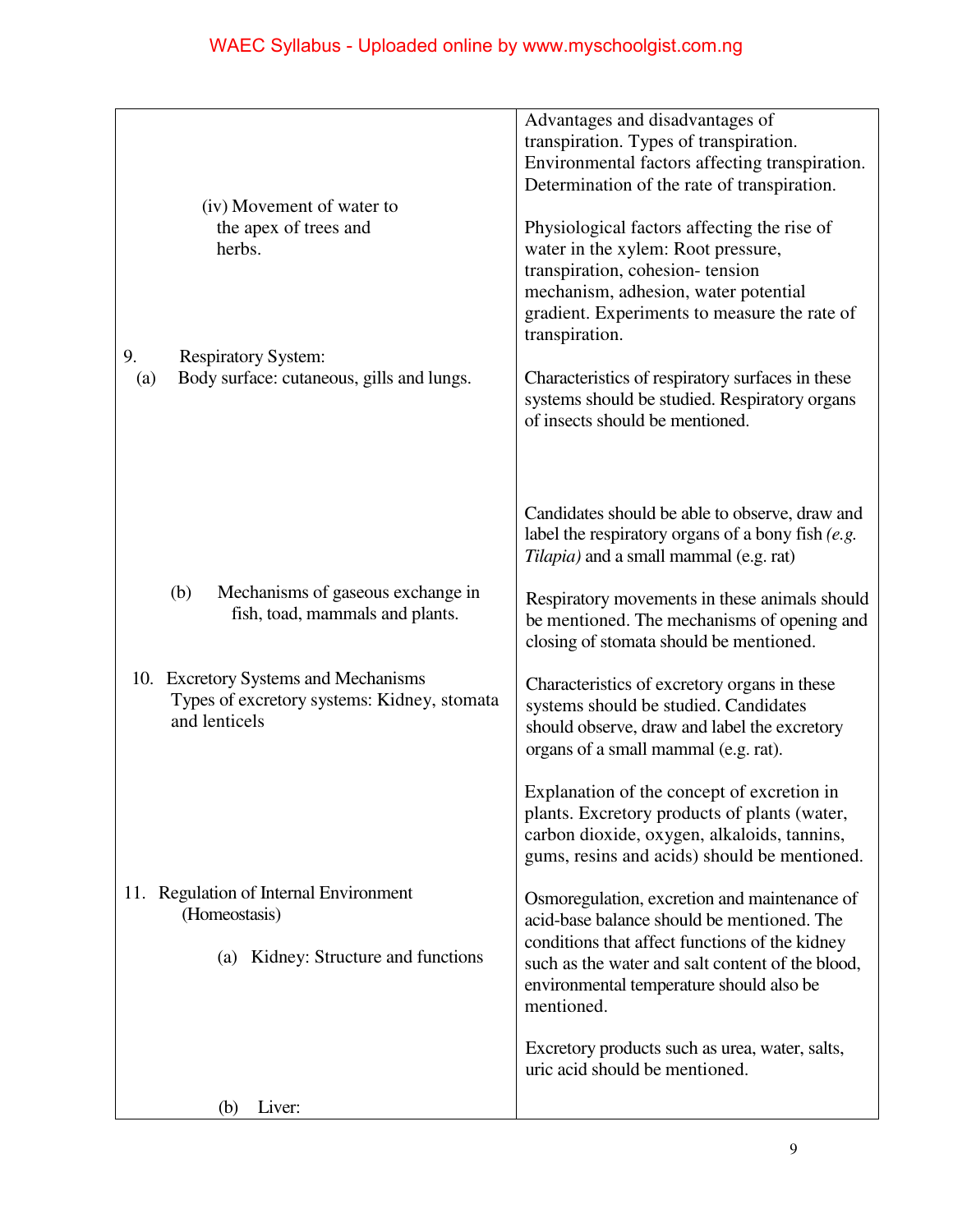|                    | (c)               | Functions of the liver.<br>The skin:                                                                                                                        | Candidates should be able to identify the liver;<br>and its position relative to the gall bladder, bile<br>duct, pancreas, duodenum and stomach.                                                                                                                                                                                                             |
|--------------------|-------------------|-------------------------------------------------------------------------------------------------------------------------------------------------------------|--------------------------------------------------------------------------------------------------------------------------------------------------------------------------------------------------------------------------------------------------------------------------------------------------------------------------------------------------------------|
| 12.                | (a)               | Structure and function.<br><b>Hormonal Coordination</b><br>Animal hormones:<br>Site of secretion, functions and<br>effects of over and under-<br>secretion. | Candidates should observe, draw and label the<br>mammalian skin. The regulation of internal<br>environment by the skin should be emphasized.<br>Endocrine glands: pituitary, thyroid, adrenal,<br>pancreas, gonads and their secretions should be<br>mentioned. The stages in the metamorphosis<br>of toad and the role of thyroxine should be<br>mentioned. |
| (b) Plant hormones |                   |                                                                                                                                                             |                                                                                                                                                                                                                                                                                                                                                              |
| 13.                |                   | <b>Nervous Coordination</b>                                                                                                                                 | The effects of auxins on lateral bud<br>development, leaf fall and initiation of<br>adventitious roots should be mentioned.<br>Reference to crop harvesting, growth and weed<br>control should be made.                                                                                                                                                      |
| (a)                |                   | The central nervous system                                                                                                                                  |                                                                                                                                                                                                                                                                                                                                                              |
|                    | (i)               | Components of the<br>central nervous system                                                                                                                 |                                                                                                                                                                                                                                                                                                                                                              |
|                    | (ii)              | Parts of the brain and their<br>functions; cerebrum, cerebellum,<br>medulla oblongata, hypothalamus<br>and their functions                                  | Candidates should be able to locate the position<br>of the brain and spinal cord in a dissected                                                                                                                                                                                                                                                              |
|                    | (iii)             | Structure and function of the Spinal<br>Cord.                                                                                                               | vertebrate and identify the various regions of<br>the brain.                                                                                                                                                                                                                                                                                                 |
| (b)                |                   | Peripheral Nervous System.                                                                                                                                  |                                                                                                                                                                                                                                                                                                                                                              |
|                    | (i)               | Somatic Nervous System                                                                                                                                      |                                                                                                                                                                                                                                                                                                                                                              |
|                    | (ii)              | Autonomic nervous system.                                                                                                                                   |                                                                                                                                                                                                                                                                                                                                                              |
|                    |                   |                                                                                                                                                             | Functions of the sympathetic and<br>parasympathetic systems only.                                                                                                                                                                                                                                                                                            |
|                    | (iii)<br>neurone. | Structure and functions of the                                                                                                                              |                                                                                                                                                                                                                                                                                                                                                              |
|                    | (iv)              | Classification of neurones.                                                                                                                                 | Candidates should observe, draw and label a<br>neurone from a slide.                                                                                                                                                                                                                                                                                         |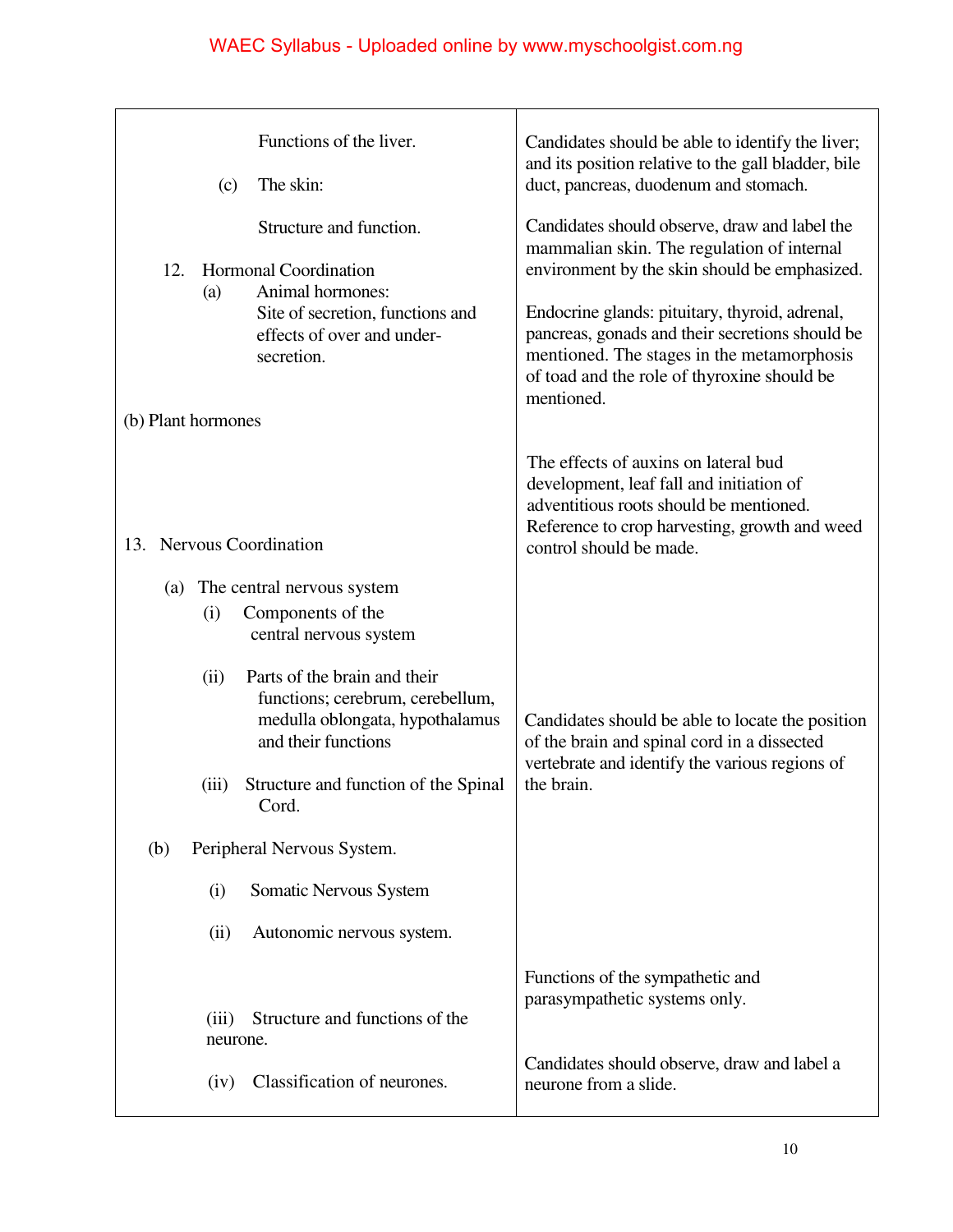| (c) Types of nervous actions                                                                                                                                                                                          |                                                                                                               | Afferent (sensory), efferent (motor) and<br>intermediate neurones should be mentioned                                                                                                            |
|-----------------------------------------------------------------------------------------------------------------------------------------------------------------------------------------------------------------------|---------------------------------------------------------------------------------------------------------------|--------------------------------------------------------------------------------------------------------------------------------------------------------------------------------------------------|
| The reflex arc<br>(i)                                                                                                                                                                                                 |                                                                                                               |                                                                                                                                                                                                  |
| Reflex and voluntary actions<br>(ii)                                                                                                                                                                                  |                                                                                                               | Candidates should perform experiments to                                                                                                                                                         |
| (iii)<br>voluntary actions.                                                                                                                                                                                           | Differences between reflex and                                                                                | illustrate reflex actions such as blinking of the<br>eyes, knee jerk and withdrawal of hand from<br>hot objects.                                                                                 |
| (iv)<br>behaviour.                                                                                                                                                                                                    | Conditioned reflex and its role on                                                                            |                                                                                                                                                                                                  |
| Sense Organs: Structure and function of<br>14.<br>the                                                                                                                                                                 |                                                                                                               | Candidates should be able to enumerate<br>conditioned reflexes such<br>salivation,<br>as<br>driving a car, walking and swimming.                                                                 |
| Eye.<br>(a)                                                                                                                                                                                                           |                                                                                                               |                                                                                                                                                                                                  |
| (b)<br>Ear.                                                                                                                                                                                                           |                                                                                                               | Candidates should examine the mammalian eye<br>noting the shape, colour and positions of the<br>optic muscle and optic nerve.<br>Mention should be made of eye defects and<br>their corrections. |
| (a) Reproductive system of mammals<br>15<br>(i) Structure and function of male and<br>reproductive organs.<br>(iii)<br>Structure of the gametes<br>(sperm and ovum)<br>(iv)<br>embryo and birth.<br>(v) Birth control | female reproductive systems.<br>(ii) Differences between male and female<br>Fertilization, development of the | Candidates should examine and draw dissected<br>male and female small mammals showing the<br>reproductive organs. They should also draw<br>sperm and ovum from prepared slides.                  |
| (b) Metamorphosis in insects, life histories of<br>butterfly and cockroach.                                                                                                                                           |                                                                                                               | Explanation of the different methods of birth<br>control.                                                                                                                                        |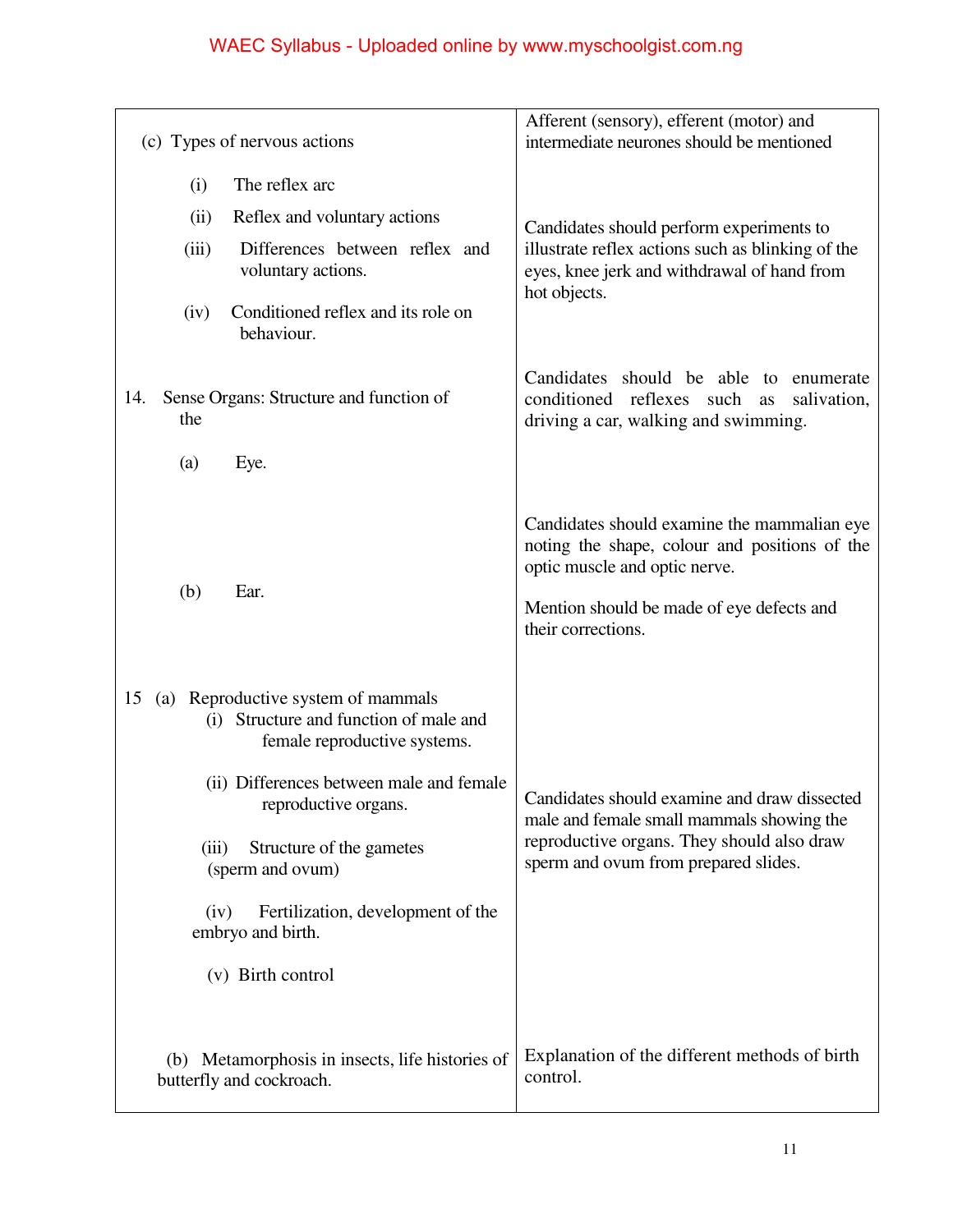|                                                                                                                   | These examples should be used to illustrate<br>complete and incomplete metamorphosis. The<br>period it takes to develop from egg to adult |
|-------------------------------------------------------------------------------------------------------------------|-------------------------------------------------------------------------------------------------------------------------------------------|
|                                                                                                                   | should be studied. The different stages in the<br>life history of butterfly and cockroach should be                                       |
| Comparison of reproduction<br>(c)<br>in fish, amphibian, reptile, bird<br>and mammal.                             | drawn and labelled.                                                                                                                       |
| Reproduction in flowering<br>(d)<br>plants                                                                        | Reference should be made to the method of<br>fertilization, number of eggs and parental care.                                             |
| (i)<br>Arrangements of floral parts of a<br>named insect-pollinated flower and a<br>named wind-pollinated flower. |                                                                                                                                           |
| Structure and function of the male and<br>(ii)<br>female parts of a flower.                                       |                                                                                                                                           |
| Pollination in Plants<br>(e)                                                                                      |                                                                                                                                           |
| Types of pollination<br>(i)                                                                                       |                                                                                                                                           |
| Features of cross-pollinated and self-<br>(ii)<br>pollinated flowers                                              | Named examples should be used to illustrate the                                                                                           |
| <b>Agents of Pollination</b><br>(iii)                                                                             | types of pollination.                                                                                                                     |
| Kinds of placentation: axile, marginal<br>(iv)<br>and parietal.                                                   | The features of the flower should be related                                                                                              |
| Process of development of<br>(f)<br>zygote in flowering plants:<br>Fertilization.                                 | to the agents of pollination.                                                                                                             |
| Types of fruits (classification).<br>(g)<br>(i)                                                                   | Pollen grains germinated in sucrose solution<br>should be observed, prepared slides or charts<br>showing various stages of embryo         |
|                                                                                                                   | development in flowering plants should be<br>observed and drawn.                                                                          |
| Structure of fruits<br>(ii)                                                                                       | Fruits should be classified into dry and fleshy<br>fruits.                                                                                |
|                                                                                                                   | The internal structure of a leguminous fruit,<br>orange, maize and tomato should be<br>examined and drawn.                                |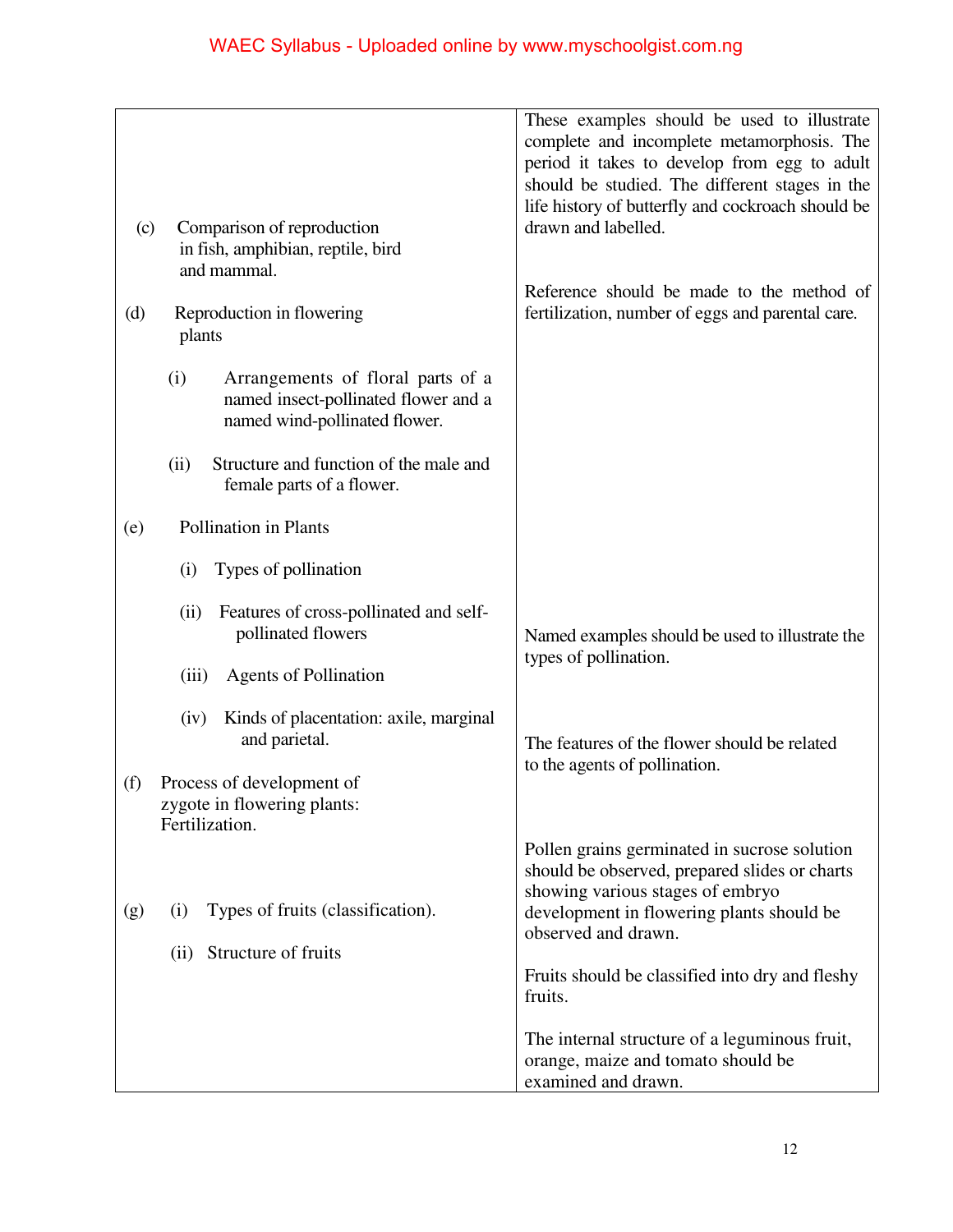| Dispersal of fruits and seeds: Agents of<br>(h)<br>dispersal      |                                                                                                                                                                                                                                          |
|-------------------------------------------------------------------|------------------------------------------------------------------------------------------------------------------------------------------------------------------------------------------------------------------------------------------|
|                                                                   | The following fruits should be studied as<br>examples to show the features that aid their<br>respective methods of dispersal. Sunflower<br>(achene) Combretum, cotton, Crotalaria/bean,<br>Desmodium, Bidens sp. Tridax sp. and Coconut. |
| <b>Plant and Animal Nutrition</b><br><b>B.</b>                    | Distinguishing differences between a fruit and a<br>seed should be mentioned.                                                                                                                                                            |
| 1. Plant Nutrition                                                |                                                                                                                                                                                                                                          |
| Photosynthesis:<br>(a)                                            |                                                                                                                                                                                                                                          |
| Process of photosynthesis and its<br>(i)<br>chemical equation     | Biochemical nature of photosynthesis,<br>photoactivation of chlorophyll resulting in the<br>conversion of light energy to ATP and the                                                                                                    |
| Light and dark reactions<br>(ii)                                  | reduction of NADP (Biochemical detail is not                                                                                                                                                                                             |
| Materials and conditions<br>(iii)<br>necessary for photosynthesis | required)                                                                                                                                                                                                                                |
| Evidence of photosynthesis<br>(iv)                                | The translocating and storage of excess food as<br>a result of photosynthesis should be mentioned.                                                                                                                                       |
| (b) Mineral requirement of plants                                 | Test for starch in green leaves should be carried<br>out.                                                                                                                                                                                |
| (i) Mineral nutrition: Macro and<br>micro-nutrients               | Fate of the products of photosynthesis should<br>be mentioned.                                                                                                                                                                           |
| (ii) Soil and atmosphere as sources of<br>mineral elements.       | Macro elements should include: carbon,<br>hydrogen, oxygen, nitrogen, potassium,<br>phosphorus, magnesium, sulphur, calcium and<br>iron. The micro elements should include:<br>copper, manganese, zinc and boron.                        |
|                                                                   | Candidates should distinguish between food<br>produced and mineral elements.                                                                                                                                                             |
| <b>Animal Nutrition</b><br>2.                                     |                                                                                                                                                                                                                                          |
| (a) Food substances; classes and sources                          |                                                                                                                                                                                                                                          |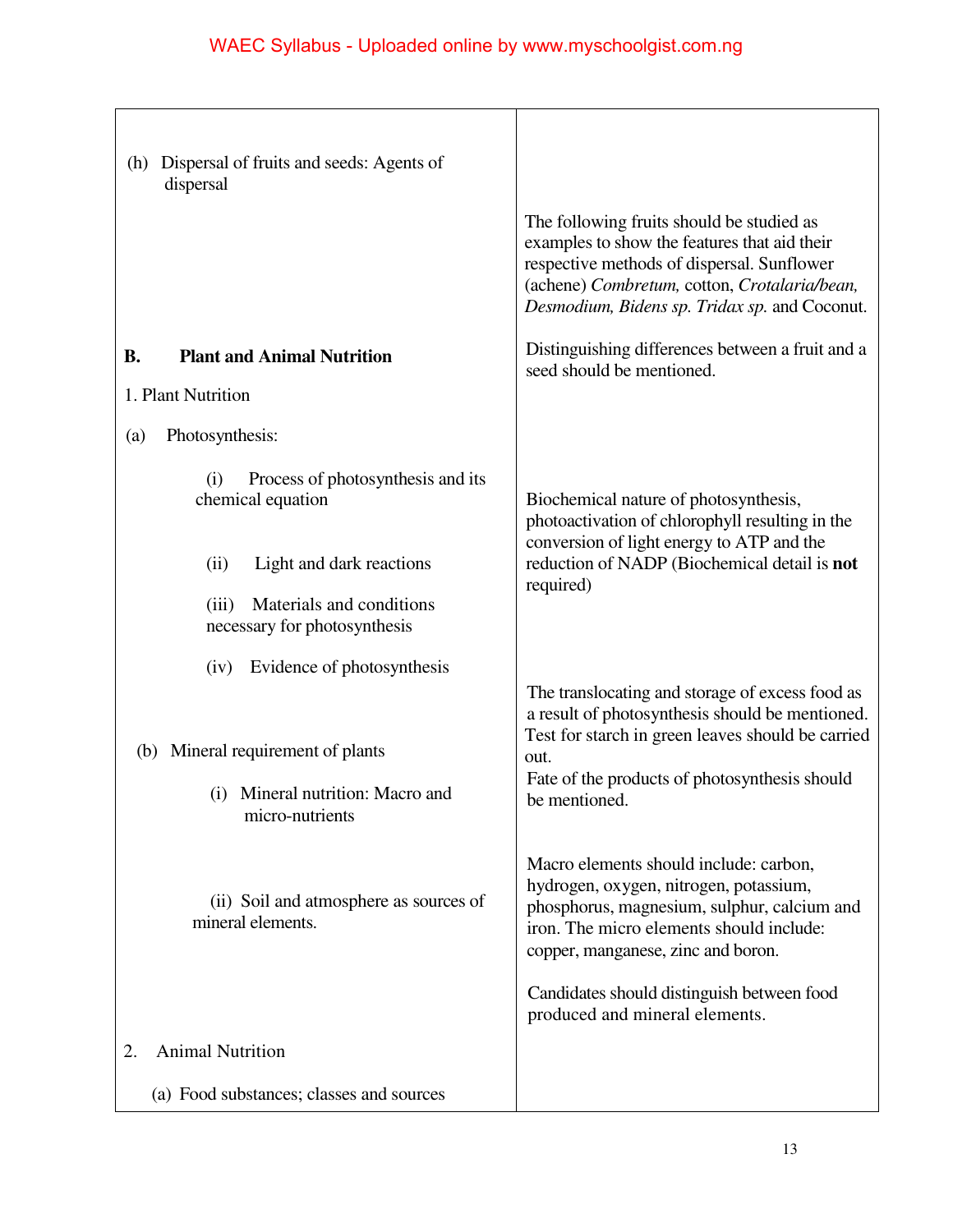| (b) Balanced diet and its importance                                    | Local examples as sources of food substance                                                                                                                                                                                                                                                                                                                        |
|-------------------------------------------------------------------------|--------------------------------------------------------------------------------------------------------------------------------------------------------------------------------------------------------------------------------------------------------------------------------------------------------------------------------------------------------------------|
|                                                                         | should be given. Reference should be made to<br>food relationship between plants and animals.                                                                                                                                                                                                                                                                      |
| (c) Food tests                                                          | Importance of each class of food in a balanced<br>diet should be stressed. Candidates should<br>relate the idea of balanced diet to their own diet.<br>Malnutrition and its effects on humans should be<br>mentioned.                                                                                                                                              |
| (d) Digestive enzymes:<br>Classes, characteristics and functions        | Tests for starch, reducing sugar, protein, fats and<br>oil should be carried out.                                                                                                                                                                                                                                                                                  |
|                                                                         | Candidates should perform experiments to<br>show that ptyalin in saliva changes cooked<br>starch to reducing sugar.<br>Candidates should know source, site of action,<br>substrate and effect of each digestive enzyme.<br>Experiments to show the characteristics of<br>enzymes, including effects of pH, temperature<br>and concentration should be carried out. |
| <b>Modes of Nutrition</b><br>(e)<br>Autotrophic: Photosynthesis,<br>(i) |                                                                                                                                                                                                                                                                                                                                                                    |
| (ii) Heterotrophic: holozoic, parasitic,<br>symbiotic and saprophytic.  |                                                                                                                                                                                                                                                                                                                                                                    |
| (f)<br><b>Alimentary System:</b>                                        | Named examples should be used to illustrate                                                                                                                                                                                                                                                                                                                        |
| Alimentary tract of different animals.                                  | different modes of nutrition.                                                                                                                                                                                                                                                                                                                                      |
|                                                                         | Comparison should be made using dissected<br>named bird and mammal.                                                                                                                                                                                                                                                                                                |
| (g) Dental Formula                                                      | Description and functions of parts of the<br>alimentary canal and modification of parts to<br>reflect their digestive functions should be<br>mentioned.                                                                                                                                                                                                            |
|                                                                         | Meaning of dental formula. Determination of<br>the dental formulae of mammals.<br>Arrangements of teeth in the jaw bones of                                                                                                                                                                                                                                        |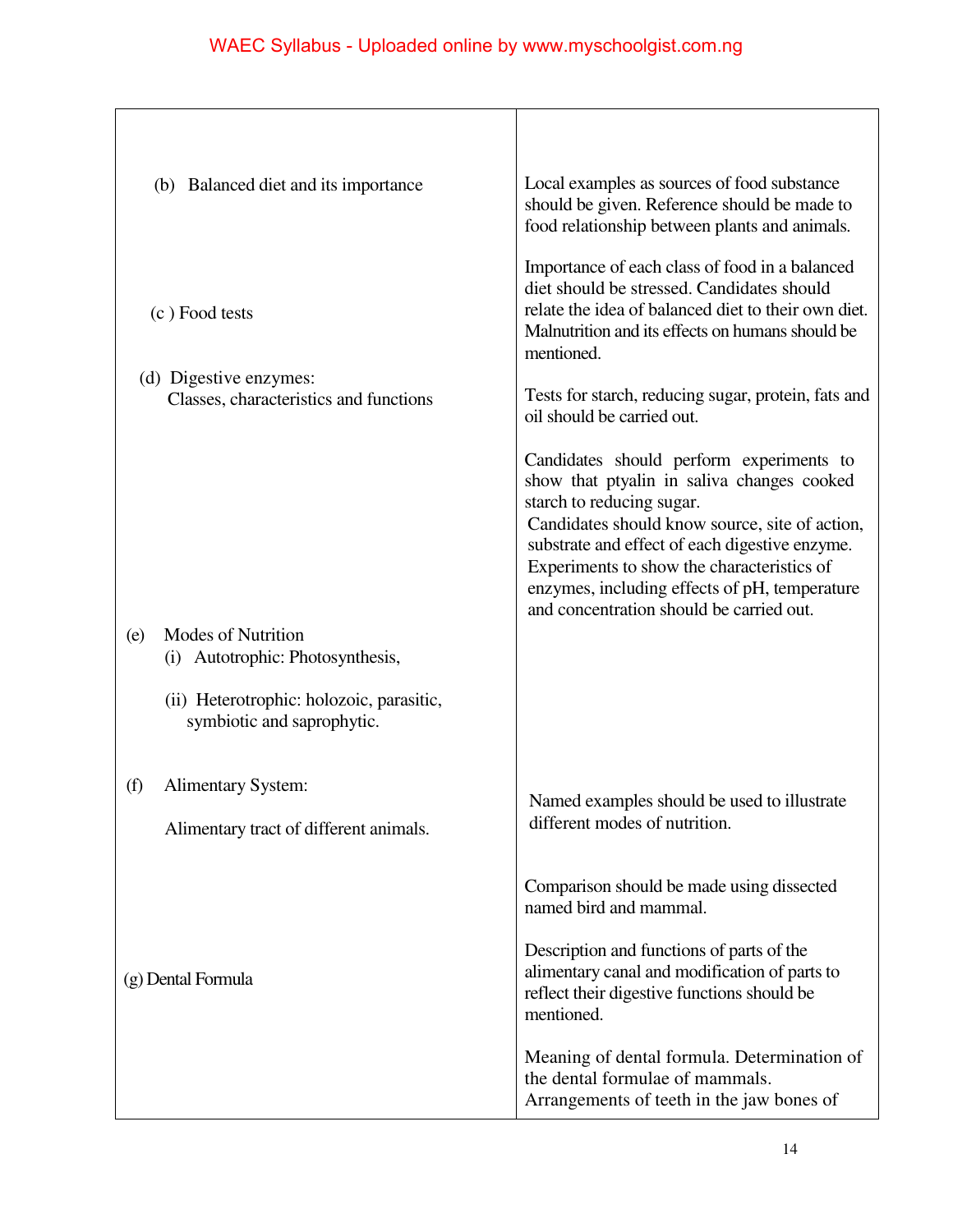| (h)            | Feeding in protozoa and mammals                                                                                     | herbivores, carnivores and of humans.<br>Importance of dental care in humans.                                                                                                        |
|----------------|---------------------------------------------------------------------------------------------------------------------|--------------------------------------------------------------------------------------------------------------------------------------------------------------------------------------|
| $\mathbf{C}$ . | <b>Basic Ecological Concepts</b>                                                                                    |                                                                                                                                                                                      |
|                | 1.<br>Ecosystem:                                                                                                    | Reference should be made to feeding habits in<br>protozoa and mammals.                                                                                                               |
|                | Components of the ecosystem and sizes                                                                               |                                                                                                                                                                                      |
|                | Ecological components:<br>(a)<br>environment, biosphere,<br>habitat, population, biotic<br>community and ecosystem. | Examples and explanation are required.                                                                                                                                               |
|                | Components of the<br>(b)<br>ecosystem:<br>Biotic and abiotic                                                        | Importance of ecological factors common to<br>all habitat should be mentioned. The<br>importance of ecological factors to<br>population of animals and plants should be<br>stressed. |
|                | 2.<br>Ecological factors:                                                                                           |                                                                                                                                                                                      |
|                | Ecological factors in aquatic and<br>terrestrial ecosystems                                                         |                                                                                                                                                                                      |
| 3.             | Simple Measurement of Ecological<br>Factors.                                                                        | Candidates should measure some of the<br>ecological factors including humidity,                                                                                                      |
|                | Physical factors:<br>(a)<br>Climatic, topographic and<br>gaseous.                                                   | temperature, wind speed, rainfall and light<br>intensity.                                                                                                                            |
|                | (b)<br><b>Edaphic factors: Chemical</b><br>and physical composition,<br>moisture content and soil<br>texture.       |                                                                                                                                                                                      |
| 4.             | Food webs and trophic levels                                                                                        | Candidates should be able to classify organisms<br>as producers, consumers and decomposers.                                                                                          |
|                | (a) Autotrophs and Heterotrophs                                                                                     |                                                                                                                                                                                      |
|                | Producers: autotrophs<br>(i)                                                                                        |                                                                                                                                                                                      |
|                | (ii) Consumers: heterotrophs                                                                                        | Aquatic and terrestrial producers, consumers<br>and decomposers should be known.                                                                                                     |
|                | (iii) Decomposers                                                                                                   |                                                                                                                                                                                      |
| (b)            | Trophic levels energy                                                                                               |                                                                                                                                                                                      |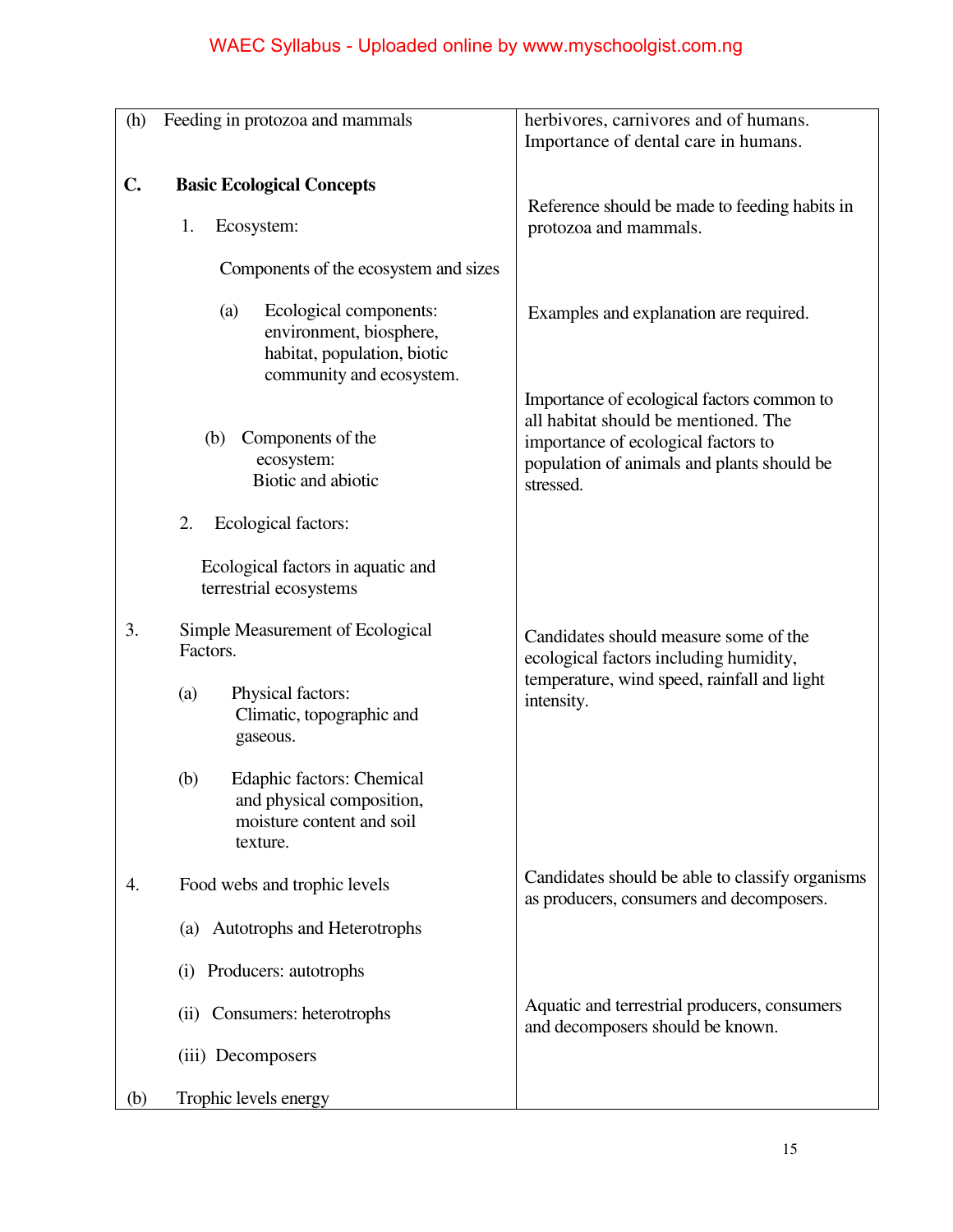|     | relationships                                                                     |                                                                                                                                               |
|-----|-----------------------------------------------------------------------------------|-----------------------------------------------------------------------------------------------------------------------------------------------|
|     |                                                                                   |                                                                                                                                               |
|     | Food chain<br>(i)                                                                 |                                                                                                                                               |
|     | Food web<br>(ii)                                                                  | Candidates should illustrate food relationships<br>in a food chain and food web using specific                                                |
| (c) | Energy flow                                                                       | examples.                                                                                                                                     |
|     | Food/Energy relationship in aquatic and<br>(i)<br>terrestrial environment.        |                                                                                                                                               |
|     | Pyramid of energy and Pyramid of<br>(ii)<br>numbers.                              | Non-cyclic nature of energy transfer should be<br>mentioned.                                                                                  |
| (d) | Decomposition in nature                                                           | Candidates should be able to construct and                                                                                                    |
|     | (i) Decomposers:<br>(micro and macro-decomposers)                                 | explain pyramid of energy, pyramid of<br>numbers and point out the major differences                                                          |
|     | (ii) Gaseous products                                                             | between them.                                                                                                                                 |
|     | (iii) Role of decomposers                                                         | Candidates should observe demonstrations to<br>show that carbon dioxide, hydrogen sulphide,<br>heat energy are released during decomposition. |
|     |                                                                                   |                                                                                                                                               |
|     |                                                                                   |                                                                                                                                               |
| 6.  | <b>Ecological Management:</b>                                                     |                                                                                                                                               |
|     | <b>Biological Associations</b><br>(a)                                             |                                                                                                                                               |
|     | Type of associations: Parasitism,<br>symbiosis, commensalism and<br>saprophytism. | Features of biological importance associated<br>with each type should be mentioned. Named                                                     |
|     | Adaptation of organisms to<br>(b)<br>habitats.                                    | examples should be used to illustrate these<br>associations.                                                                                  |
|     | (c) Pollution of the atmosphere                                                   | Adaptations of plants and animals to<br>environmental conditions with particular                                                              |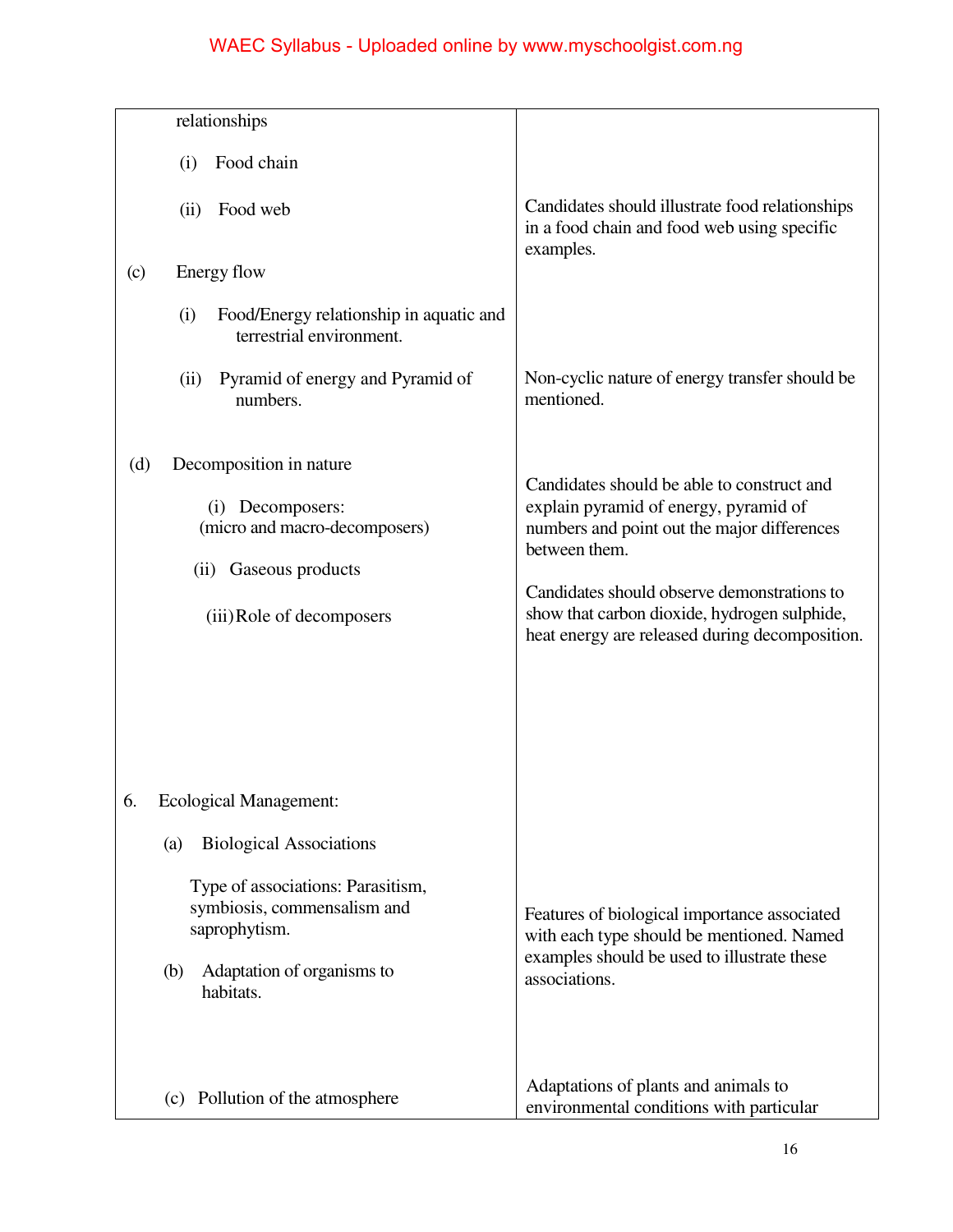|     | Nature, names, sources and effects<br>(i)<br>of air pollutants.                                                                                                | reference to differences in habitats should be<br>mentioned.                                                                                                                                                                                                                                                                                                                                                |
|-----|----------------------------------------------------------------------------------------------------------------------------------------------------------------|-------------------------------------------------------------------------------------------------------------------------------------------------------------------------------------------------------------------------------------------------------------------------------------------------------------------------------------------------------------------------------------------------------------|
|     | (ii) Effect of noise<br>(d) Water and Soil Pollution<br>Type and effects of pollutants.                                                                        | Examples of air pollutants should include<br>carbon monoxide, sulphur dioxide, oxides of<br>nitrogen, smoke, smog, dust and particles<br>released into the air from factories.<br>Health hazards and damage to the environment<br>should be emphasized.<br>Harmful effect of noise from generators,<br>aeroplane and electronic sound gadgets, e.t.c.<br>should be mentioned.                               |
|     |                                                                                                                                                                | Water and soil pollutants to be studied include:<br>synthetic substances (detergent), insecticides,<br>artificial fertilizers, herbicides, sewage,<br>domestic and industrial wastes, crude oil and<br>decaying organic matter. The health hazards and<br>harmful effects of water and soil pollutants on<br>organisms should also be mentioned. Mention<br>should be made of oil spillage and its effects. |
| 7.  | Ecology of population<br>Ecological succession<br>(a)<br>Structural changes in species composition,<br>(i)<br>variety or diversity and increase in<br>numbers. |                                                                                                                                                                                                                                                                                                                                                                                                             |
|     | General characteristics and outcomes of<br>(ii)<br>succession                                                                                                  |                                                                                                                                                                                                                                                                                                                                                                                                             |
| (b) | Primary succession.<br>Succession in terrestrial and aquatic<br>habitats.                                                                                      |                                                                                                                                                                                                                                                                                                                                                                                                             |
| (c) | Secondary succession, climax<br>of the succession: characteristic<br>of a stable ecosystem.                                                                    | Candidates should study succession in an<br>abandoned farmland, lawn, and in a pond over a<br>period of time to discover a definite sequence<br>of colonization by plants.                                                                                                                                                                                                                                  |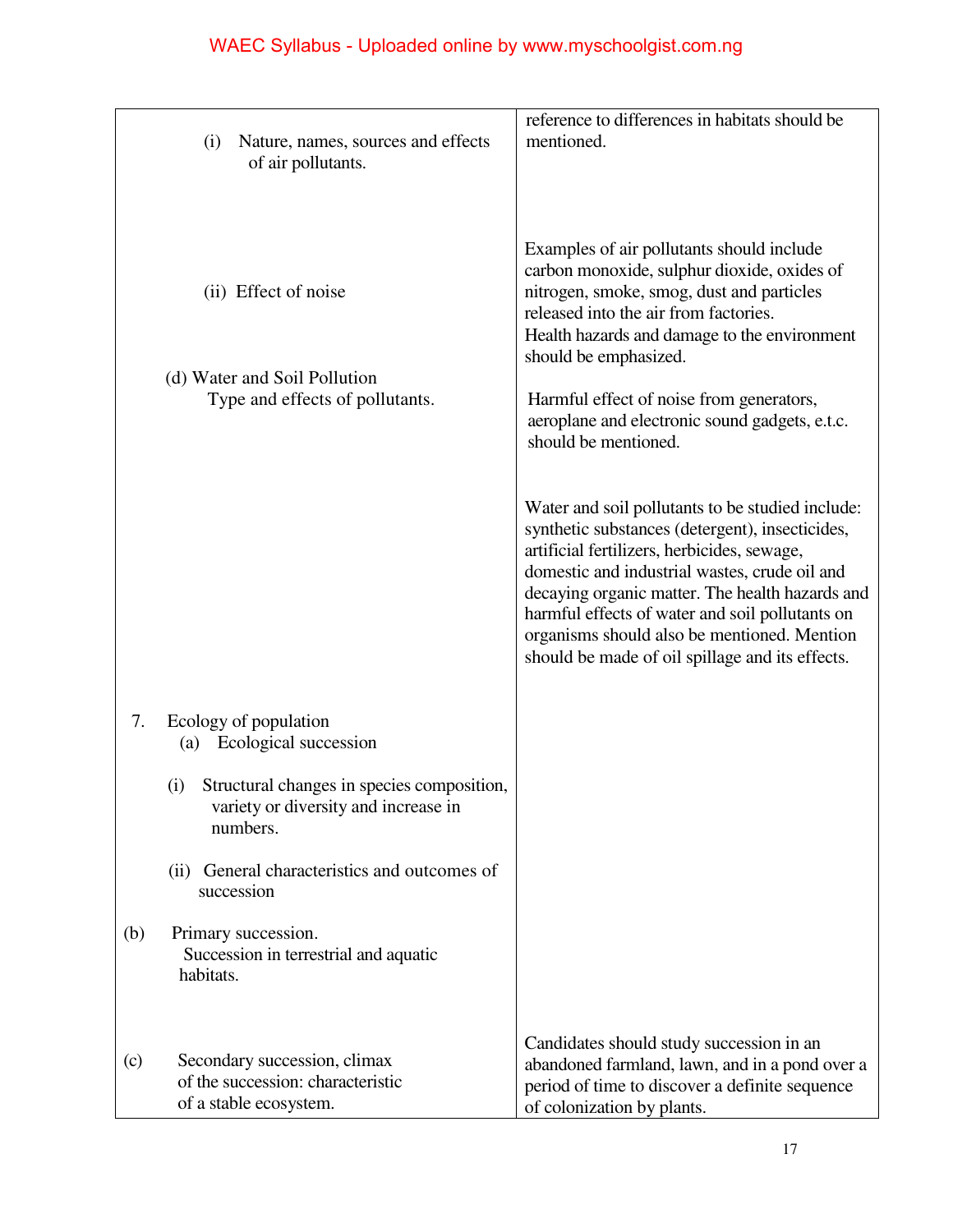| (d)       | Factors that affect population<br>size: natality, mortality,<br>emigration, immigration, food<br>shortage, predation, competition and<br>diseases.      | Reference should be made to population.                                                                                                                                                                                                                                                                         |
|-----------|---------------------------------------------------------------------------------------------------------------------------------------------------------|-----------------------------------------------------------------------------------------------------------------------------------------------------------------------------------------------------------------------------------------------------------------------------------------------------------------|
| (e)       | Preservation and storage of foods                                                                                                                       |                                                                                                                                                                                                                                                                                                                 |
| (f)       | The life of selected insects;<br>(i) Weevils and cotton strainers.                                                                                      | Description of various methods of preserving<br>and storing food. The use of ionizing<br>radiations (x-ray, etc) should be<br>mentioned. Explanation of the biological<br>basis of preserving and storing food. Local<br>methods of preserving food such as drying,<br>salting and smoking should be mentioned. |
|           | (ii) Control of pests                                                                                                                                   | External features of weevils and cotton<br>stainers, their mode of life, adaptation<br>to their habitats and their economic<br>importance.                                                                                                                                                                      |
| 8.<br>(a) | Microorganisms: Man and health<br>Carriers of microorganisms                                                                                            | Various methods of pest control: physical,<br>chemical biological, etc; and their advantages<br>and disadvantages should be mentioned.                                                                                                                                                                          |
| (b)       | Microorganisms in action<br>(i) Beneficial effects in nature, medicine<br>and industries.                                                               | Effects of micro-organisms on our bodies<br>should be mentioned.<br>Examples of carriers: housefly; mosquitoes;<br>tsetsefly should be mentioned.                                                                                                                                                               |
|           | (ii) Harmful effects of microorganisms,<br>diseases caused by microorganisms:<br>cholera, measles, malaria and ring worm.                               | Candidates should perform experiments on<br>fermentation, curdling of milk etc. to illustrate<br>the beneficial uses of microorganisms.                                                                                                                                                                         |
| (c)       | <b>Towards better Health</b><br>(i) Methods of .controlling harmful<br>microorganisms: high temperature,<br>antibiotics, antiseptics, high salinity and | The diseases should be studied with respect to<br>the causative organisms, mode of transmission                                                                                                                                                                                                                 |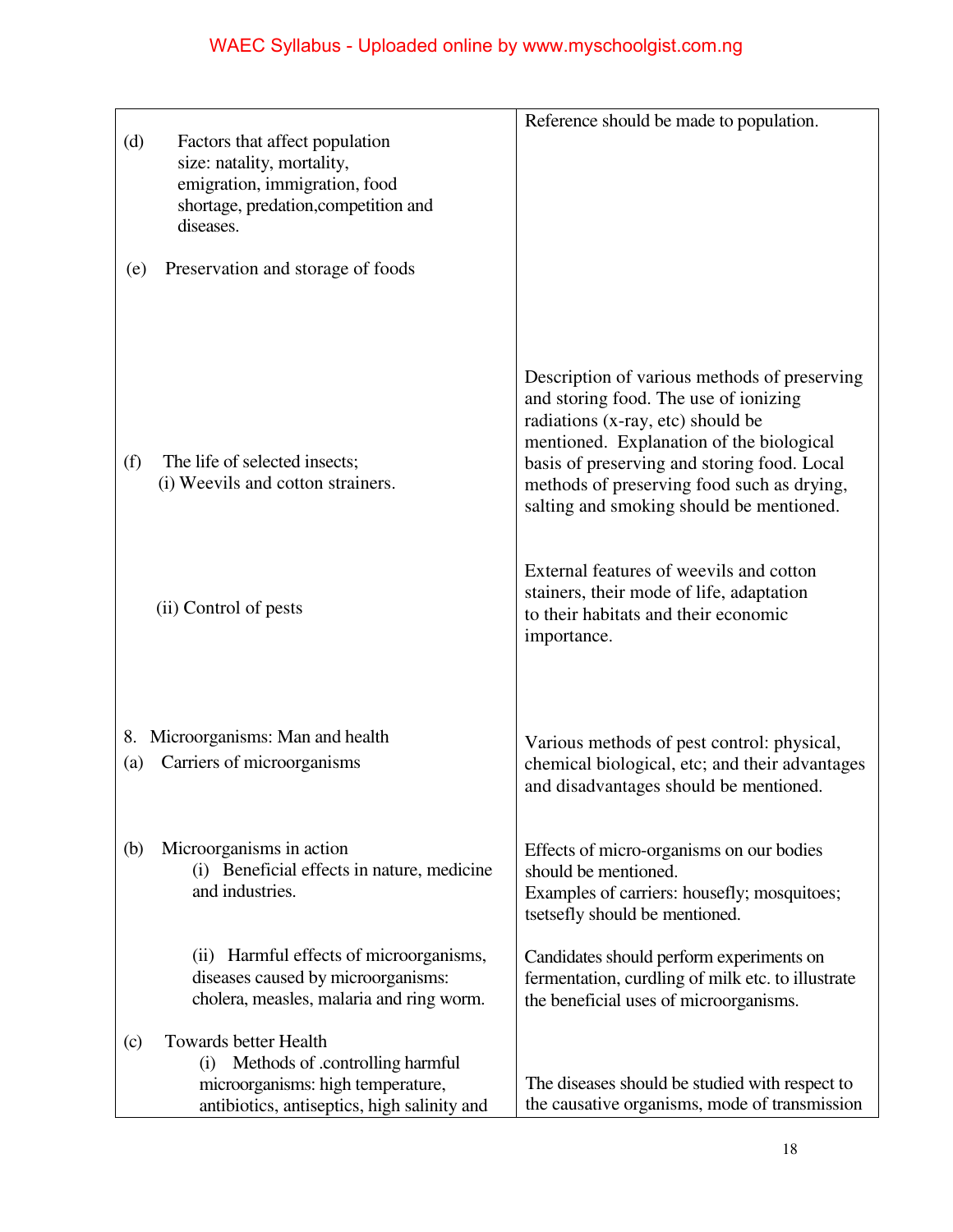| dehydration.                                                                                                                                                                                                              | and symptoms.                                                                                                                                                                                                                                                                                                                                                                                              |
|---------------------------------------------------------------------------------------------------------------------------------------------------------------------------------------------------------------------------|------------------------------------------------------------------------------------------------------------------------------------------------------------------------------------------------------------------------------------------------------------------------------------------------------------------------------------------------------------------------------------------------------------|
| Ways of controlling the vectors.<br>(ii)                                                                                                                                                                                  | Effects of these methods on the micro-<br>organisms should be mentioned.                                                                                                                                                                                                                                                                                                                                   |
| (d) Public Health:<br>The importance of the following towards the<br>maintenance of good health practices:<br>(i) Refuse and sewage disposal.<br>(ii) Immunization, vaccination<br>and inoculation (control of diseases). | Methods of controlling housefly and<br>mosquito should be studied.<br>Candidates should be familiar with the proper<br>methods of carrying out these public health<br>practices in their community.                                                                                                                                                                                                        |
| D. Conservation of Natural Resources:<br>1. Resources to be conserved: soil, water,<br>wildlife, forest and minerals.                                                                                                     | Various forms of immunization should be<br>mentioned.<br>Explanation of the terms immunization,<br>vaccination and inoculation. Candidates<br>should be able to show how these terms are<br>related.                                                                                                                                                                                                       |
| Ways of ensuring conservation<br>2.<br><b>Variation in Population</b><br>Е.<br>1. Morphological variations in the physical<br>appearance of individuals                                                                   | The meaning and need for conservation of<br>natural resources should be mentioned.<br>Problems of conservation should be<br>mentioned in relation to economic and social<br>development, overgrazing and poaching.<br>The following should be studied:<br>agencies responsible for<br>(a)<br>conservation<br>conservation education<br>(b)<br>conservation laws<br>(c)<br>benefits of conservation.<br>(d) |
| size, height and weight<br>(a)                                                                                                                                                                                            | Variation can be classified into morphological<br>and physiological or continuous and<br>discontinuous.                                                                                                                                                                                                                                                                                                    |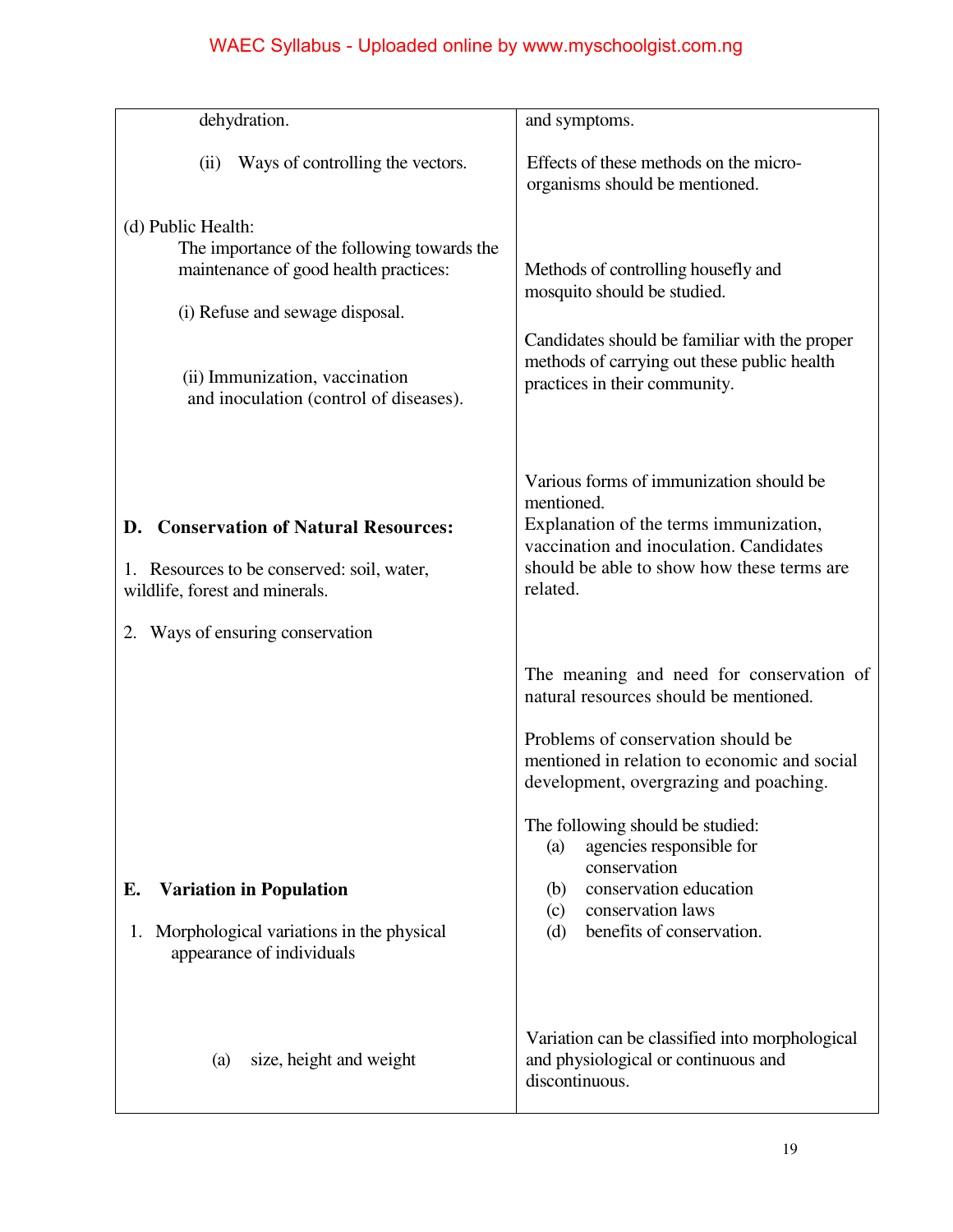|       | colour (skin, eye, hair coat of<br>(b)<br>animals)<br>finger prints<br>(c) | Candidates are required to measure heights and<br>weights of pupils of the same age group and<br>plot graphs of frequency distribution of the<br>height and weight.<br>Observe and record various skin colour, colour |
|-------|----------------------------------------------------------------------------|-----------------------------------------------------------------------------------------------------------------------------------------------------------------------------------------------------------------------|
| 2.    | Physiological Variations<br>Ability to roll tongue<br>(a)                  | pattern of some animals (cow, goat, rabbits),<br>colour pattern of plants (maize cob and leaves).<br>Make finger prints and classify them into<br>arches, loops, whorls and compounds.                                |
|       | Ability to taste<br>(b)<br>phenylthiocarbamide (PTC)                       |                                                                                                                                                                                                                       |
|       | Blood groups (ABO)<br>(c)<br>classification)                               |                                                                                                                                                                                                                       |
| F.    | <b>Biology of Heredity (Genetics)</b>                                      |                                                                                                                                                                                                                       |
|       | 1. Genetic terminologies                                                   |                                                                                                                                                                                                                       |
|       | 2. Transmission and expression of characteristics in<br>organisms.         | Definition of the following basic genetic<br>terms such as gene, genotype, phenotype,                                                                                                                                 |
| (a)   | Hereditary variation                                                       | dominant, recessive, allele, locus, test cross,<br>and back cross.                                                                                                                                                    |
| (b)   | Mendel's work in genetics                                                  | Reference should be made to characters that<br>can be transmitted from generation to<br>generation such as colour of skin, eye, hair,<br>blood group, sickle cell, shape of face and                                  |
| (i)   | Mendel's experiments                                                       | nose.                                                                                                                                                                                                                 |
|       |                                                                            | Mendel's experiment with red and white<br>flowered peas should be mentioned.                                                                                                                                          |
| (ii)  | Mendelian traits                                                           |                                                                                                                                                                                                                       |
|       |                                                                            | Mendel's experiment on monohybrid and<br>dihybrid inheritance should be mentioned.                                                                                                                                    |
| (iii) | Mendelian laws                                                             |                                                                                                                                                                                                                       |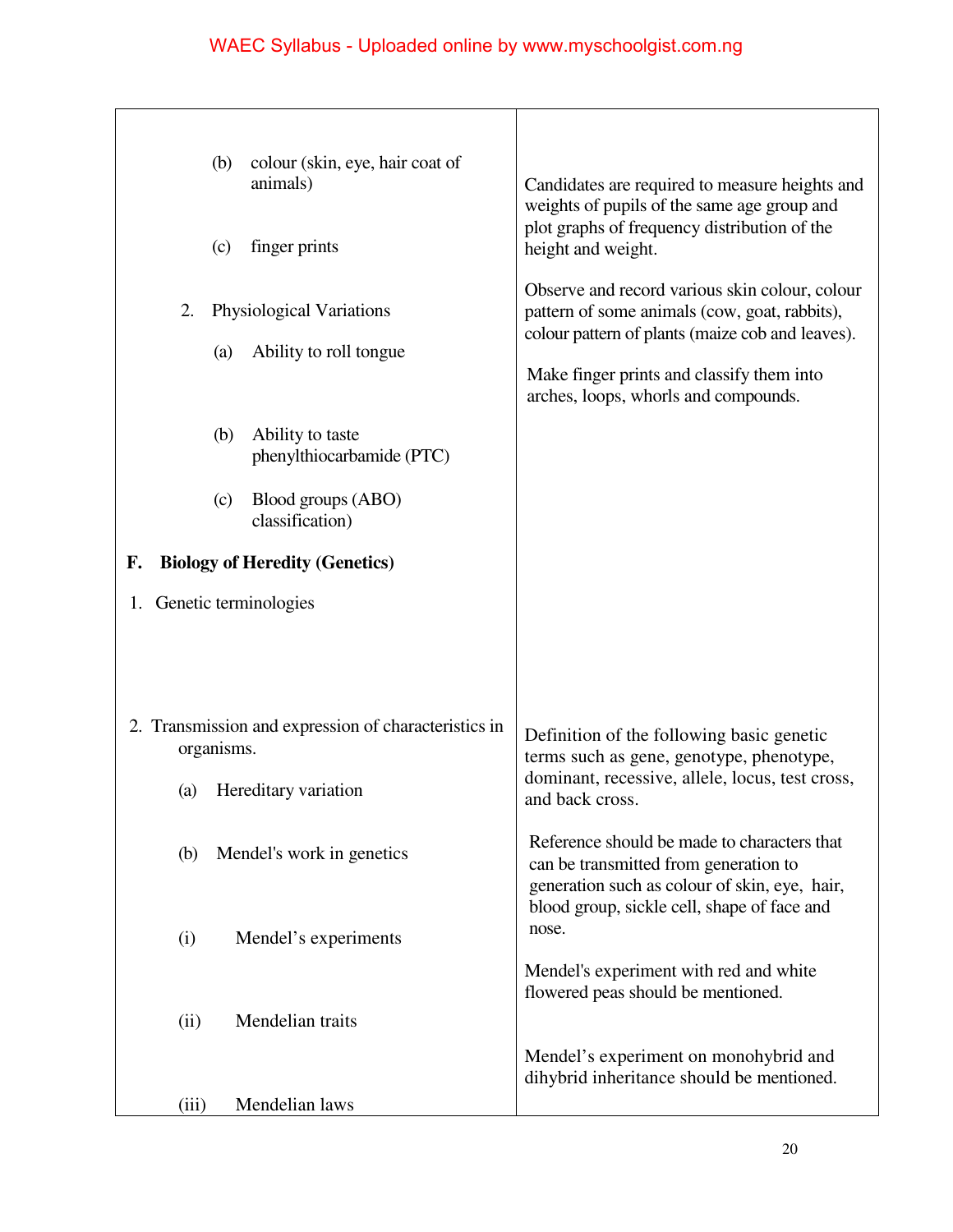| 3.       | Chromosomes: The basis of heredity<br>Structure<br>(a)                                                                              | Reference should be made to dominant and<br>recessive characters in plants and animals.                                                                                                                                                                                        |
|----------|-------------------------------------------------------------------------------------------------------------------------------------|--------------------------------------------------------------------------------------------------------------------------------------------------------------------------------------------------------------------------------------------------------------------------------|
|          | transmission<br>of<br>(b)<br>Process<br>of<br>hereditary characters from parents<br>to offspring.                                   | Candidates should observe chromosomes in<br>permanently prepared slides of cells and root<br>tips of onion or lily. Candidates should study<br>the structure of DNA and gene replication using<br>models and charts.                                                           |
| 4.<br>5. | Probability in genetics (Hybrid formation).<br>Linkage, sex determination and sex linked<br>characters.                             | Segregation of genes at meiosis and<br>recombination at fertilization should be used to<br>explain the process of transmission of<br>hereditary characters from parents to offspring.                                                                                          |
| 6.       | Application of the principles of heredity in:<br>Agriculture<br>(a)                                                                 | Computation of probability is <b>not</b> required.<br>Explanation of the terms linkage, sex<br>determination and sex linked characters such<br>as haemophilia, colour blindness, baldness<br>and hairy ear lobes.                                                              |
|          | (b) Medicine                                                                                                                        | Data on cross-breeding experiments should be<br>studied.<br>Examples of new varieties of crops and<br>livestock obtained through cross-breeding<br>should be mentioned. The advantages and<br>disadvantages of cross-fertilization, out and<br>inbreeding should be explained. |
|          | G. Adaptation for survival and Evolution.<br>1. Behavioural Adaptations in Social Animals.<br>Termites<br>(a)<br>(b)<br><b>Bees</b> | The application of knowledge of heredity in<br>marriage counseling with particular reference to<br>sickle cell anaemia and rhesus factor should be<br>mentioned.                                                                                                               |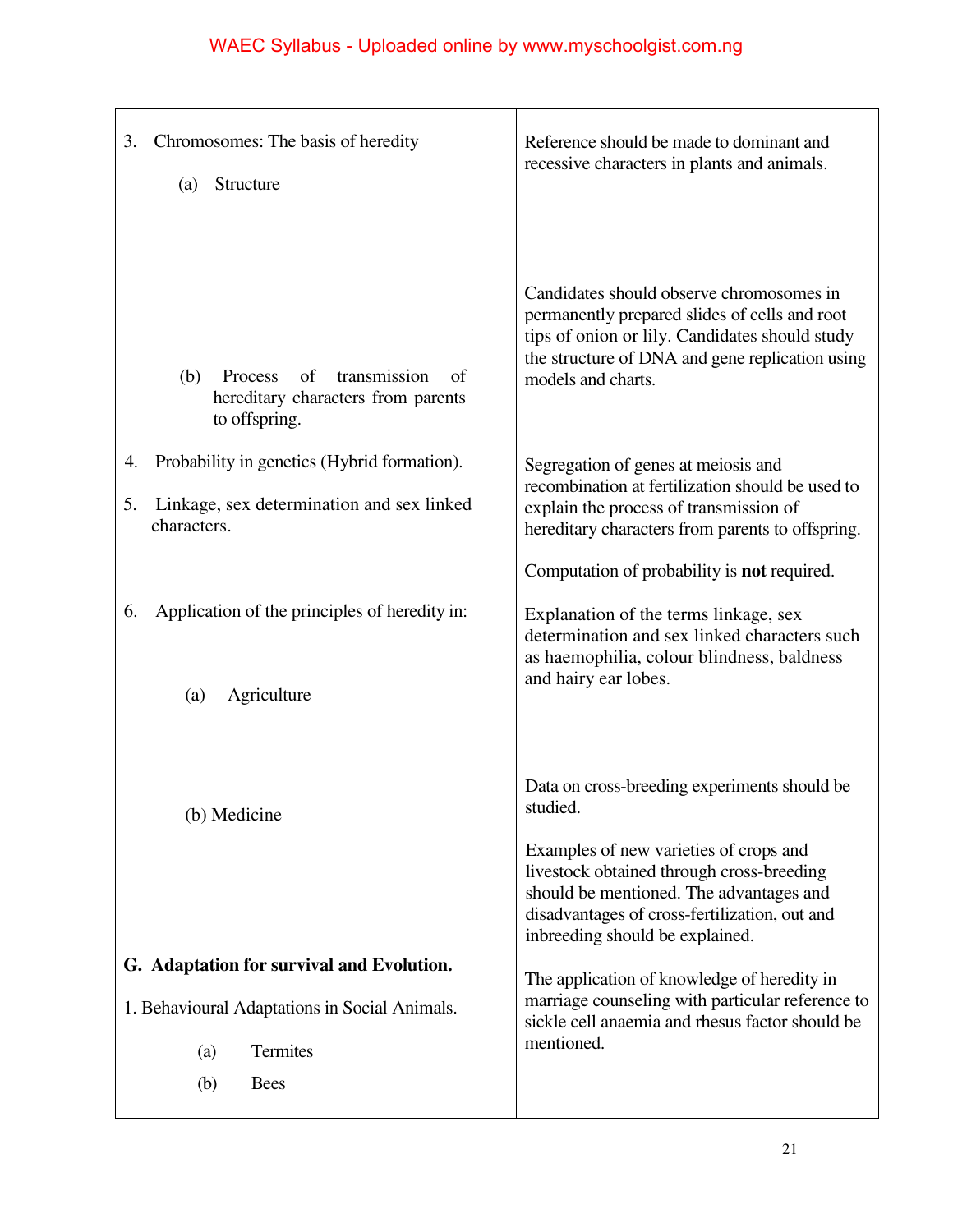| 2.<br>Evolution.              | Candidates should be able to identify the<br>various castes of social insects.<br>The division of labour in social insects and the<br>roles of different castes should be stressed.<br>Examples of communication among animals<br>such as contact notes and warning cries should<br>be mentioned. Reference should be made to<br>basking by lizard, territorial behaviour in birds<br>and lizards and behaviour of other animals under<br>unfavourable conditions-hibernation and<br>aestivation. The behaviour of an organism as a<br>member of a group and the effect of grouping<br>on the behaviour of an organism should be<br>mentioned. |
|-------------------------------|------------------------------------------------------------------------------------------------------------------------------------------------------------------------------------------------------------------------------------------------------------------------------------------------------------------------------------------------------------------------------------------------------------------------------------------------------------------------------------------------------------------------------------------------------------------------------------------------------------------------------------------------|
| Evidence of evolution.<br>(a) | Candidates are expected to know the<br>evolutionary trends in plants and animals such<br>as from simple to complex structural<br>adaptations and from aquatic to terrestrial<br>organisms.                                                                                                                                                                                                                                                                                                                                                                                                                                                     |
|                               | The role of mutation in evolution should be<br>mentioned.                                                                                                                                                                                                                                                                                                                                                                                                                                                                                                                                                                                      |
| (b) Theories of evolution     | The following evidence of evolution should<br>be mentioned: Paleontology (fossil records),<br>comparative biochemistry, geographical<br>distribution, comparative anatomy and<br>physiology, adaptive radiation, comparative<br>embryology and systematics.                                                                                                                                                                                                                                                                                                                                                                                    |
|                               | The contributions of Lamarck and Darwin to<br>the development of the theory of evolution<br>should be mentioned.                                                                                                                                                                                                                                                                                                                                                                                                                                                                                                                               |
|                               |                                                                                                                                                                                                                                                                                                                                                                                                                                                                                                                                                                                                                                                |
|                               |                                                                                                                                                                                                                                                                                                                                                                                                                                                                                                                                                                                                                                                |
|                               |                                                                                                                                                                                                                                                                                                                                                                                                                                                                                                                                                                                                                                                |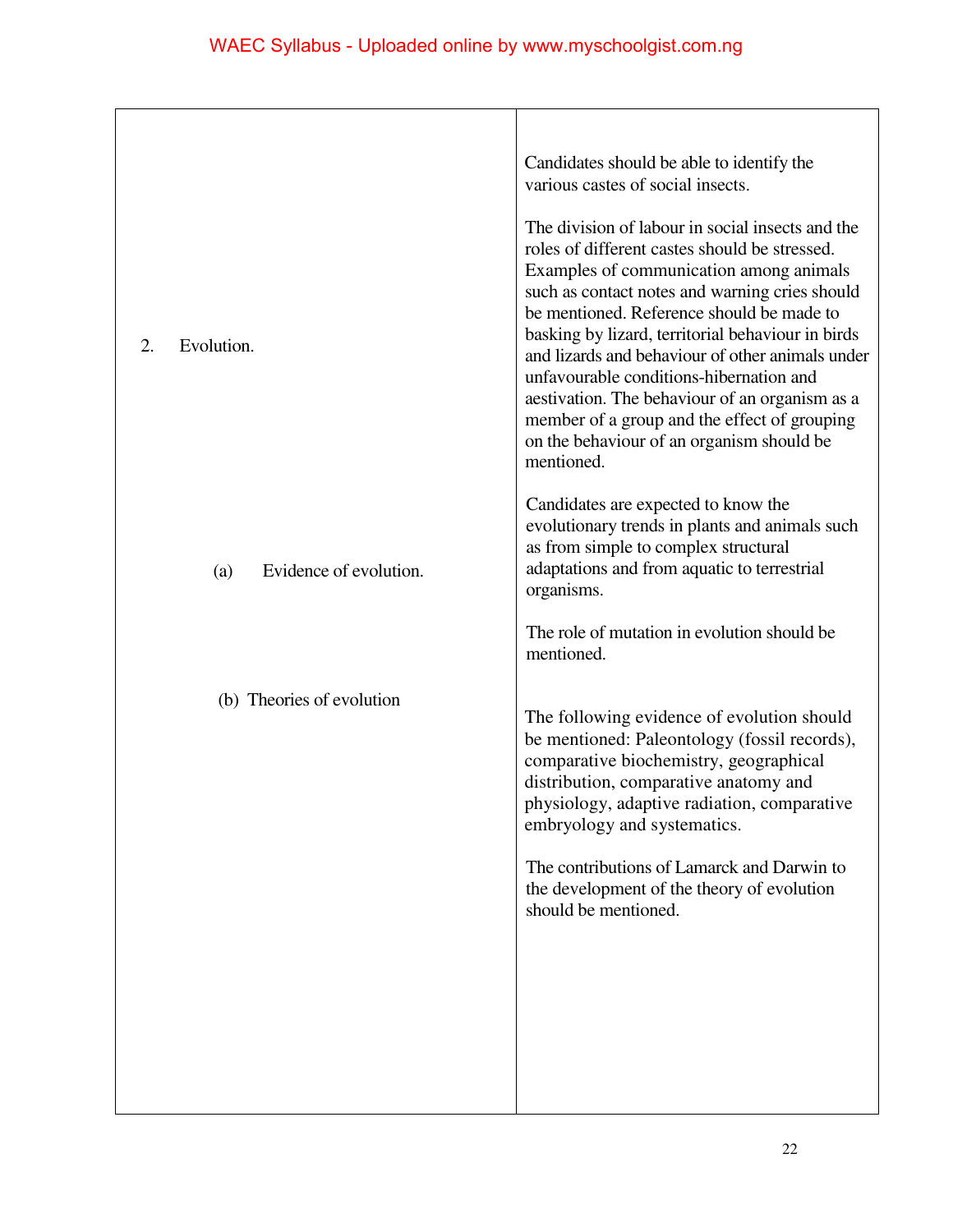|    | <b>SECTION B</b><br>(For candidates in Ghana only) |                                                                                                                                                                                                                                                                       |  |
|----|----------------------------------------------------|-----------------------------------------------------------------------------------------------------------------------------------------------------------------------------------------------------------------------------------------------------------------------|--|
| A. | <b>Introducing Biology</b>                         |                                                                                                                                                                                                                                                                       |  |
| 1. | Biology as a science of life                       | The meaning of biology. Candidates must be<br>able to differentiate between a living thing                                                                                                                                                                            |  |
| 2. | Procedure for biological work                      | and an organism. The two major branches of<br>biology: Botany and zoology; specialized<br>areas: bacteriology, molecular biology,<br>histology, cell biology, ecology etc.<br>Description of skills required by biologists in                                         |  |
| 3. | <b>Importance of Biology</b>                       | their work. The scientific method: Identifying<br>the problem, defining the problem,<br>hypothesizing, experimenting, recording,<br>analyzing and concluding. Description of<br>following steps for writing report on<br>biological experiment or investigation: Aim, |  |
| Δ  | Body symmetry, sectioning and<br>orientation       | hypothesis/ scientific framework, materials/<br>drawing of set-up, method, results/<br>observation, discussion and conclusion.<br>Application of biology to everyday life.<br>Careers associated with the study of biology.                                           |  |
|    |                                                    | Description of the following terms :<br>Body symmetry (bilateral and radial)<br>(i)<br>(ii) Sectioning: longitudinal and<br>transverse and vertical                                                                                                                   |  |
|    | 5. The microscope                                  | (iii) Body orientation of specimen:<br>anterior, posterior, lateral, dorsal and<br>ventral views).<br>Distinction between<br>posterior and anterior views<br>(i)                                                                                                      |  |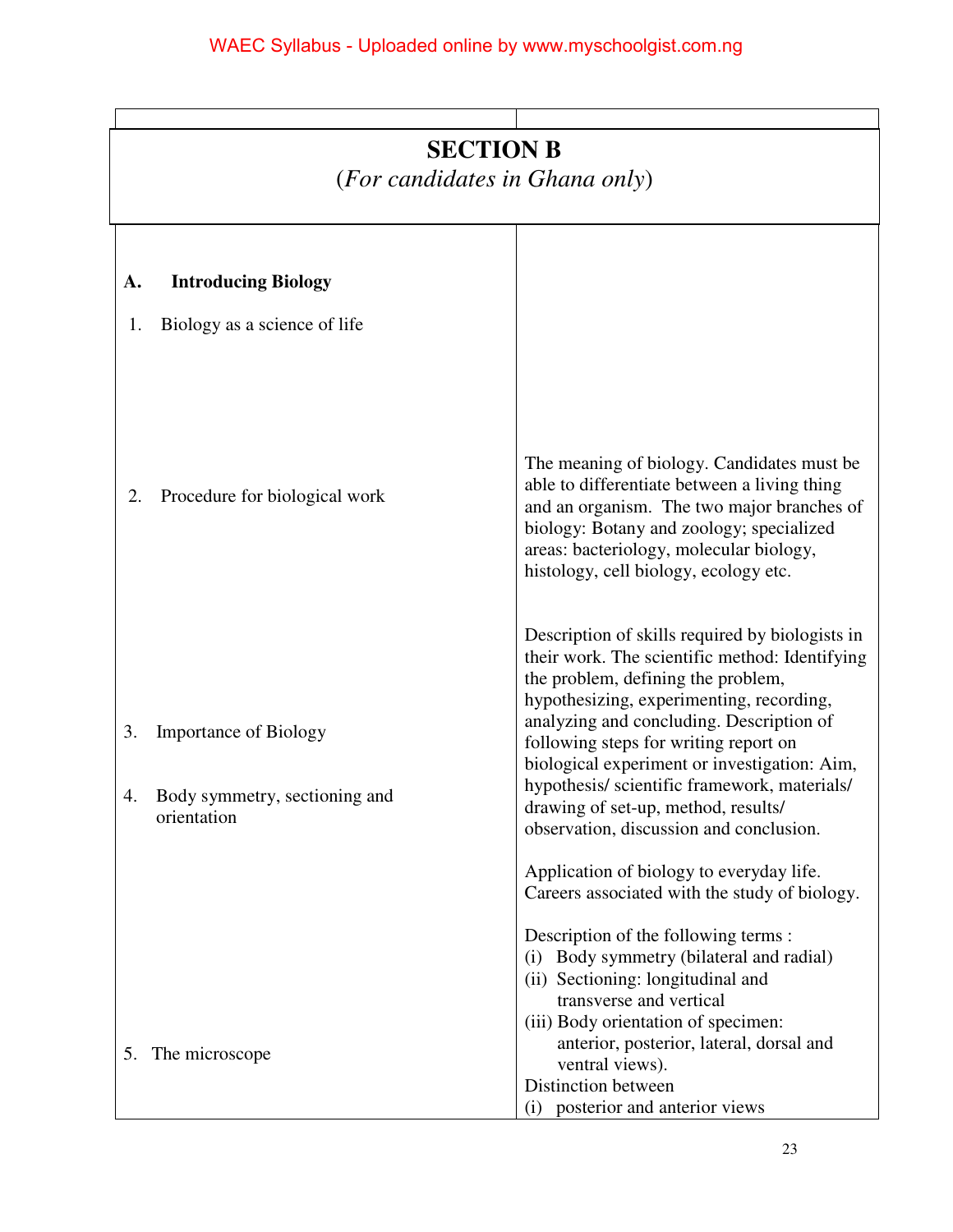|           |                                                                             | (ii) dorsal and ventral views<br>(iii) transverse and longitudinal section                                                                                                                                                                                                                              |
|-----------|-----------------------------------------------------------------------------|---------------------------------------------------------------------------------------------------------------------------------------------------------------------------------------------------------------------------------------------------------------------------------------------------------|
|           |                                                                             | Examination of simple light, compound light<br>and stereoscopic light microscopes and<br>identification of the various parts.                                                                                                                                                                           |
|           |                                                                             | Handling and caring for microscopes. Use<br>of the light microscope to observe<br>prepared slides. Techniques involved in the<br>preparation of temporary slides of animal and<br>plant cells. Mounting varieties of specialized<br>eukaryotic cells. Drawing of cells as seen<br>under the microscope. |
| 6.        | <b>Biological drawings</b>                                                  | Resolution and magnification of<br>microscope. Determination of magnification<br>of drawings. Measuring lengths using<br>compound light microscope. Electron<br>microscope should be mentioned                                                                                                          |
| <b>B.</b> | <b>Cell Biology</b>                                                         | Appropriate headings for biological drawings.<br>Magnification/ size of biological drawings.<br>Quality of biological drawings e.g. clarity of<br>lines, neatness of labels, labels of biological                                                                                                       |
| 1.        | Movement of substances into and out of<br>cells: Endocytosis and Exocytosis | drawings.                                                                                                                                                                                                                                                                                               |
| 2.        | Nucleic acids                                                               | Explanation of the process of endocytosis<br>(phagocytosis and pinocytosis) and<br>exocytosis.                                                                                                                                                                                                          |
| 3.        | DNA structure and replication,<br>RNA transcription.                        | Explanation of the term nucleic acid. Types<br>of nucleic acids: Deoxyribonucleic acid<br>(DNA) and ribonucleic acid (RNA). Basic<br>chemical differences between DNA and<br>RNA.                                                                                                                       |
| 4.        | Protein synthesis                                                           | Description of double helix model of<br>DNA structure by Watson and Crick.<br>Processes of DNA replication and RNA<br>transcription.                                                                                                                                                                    |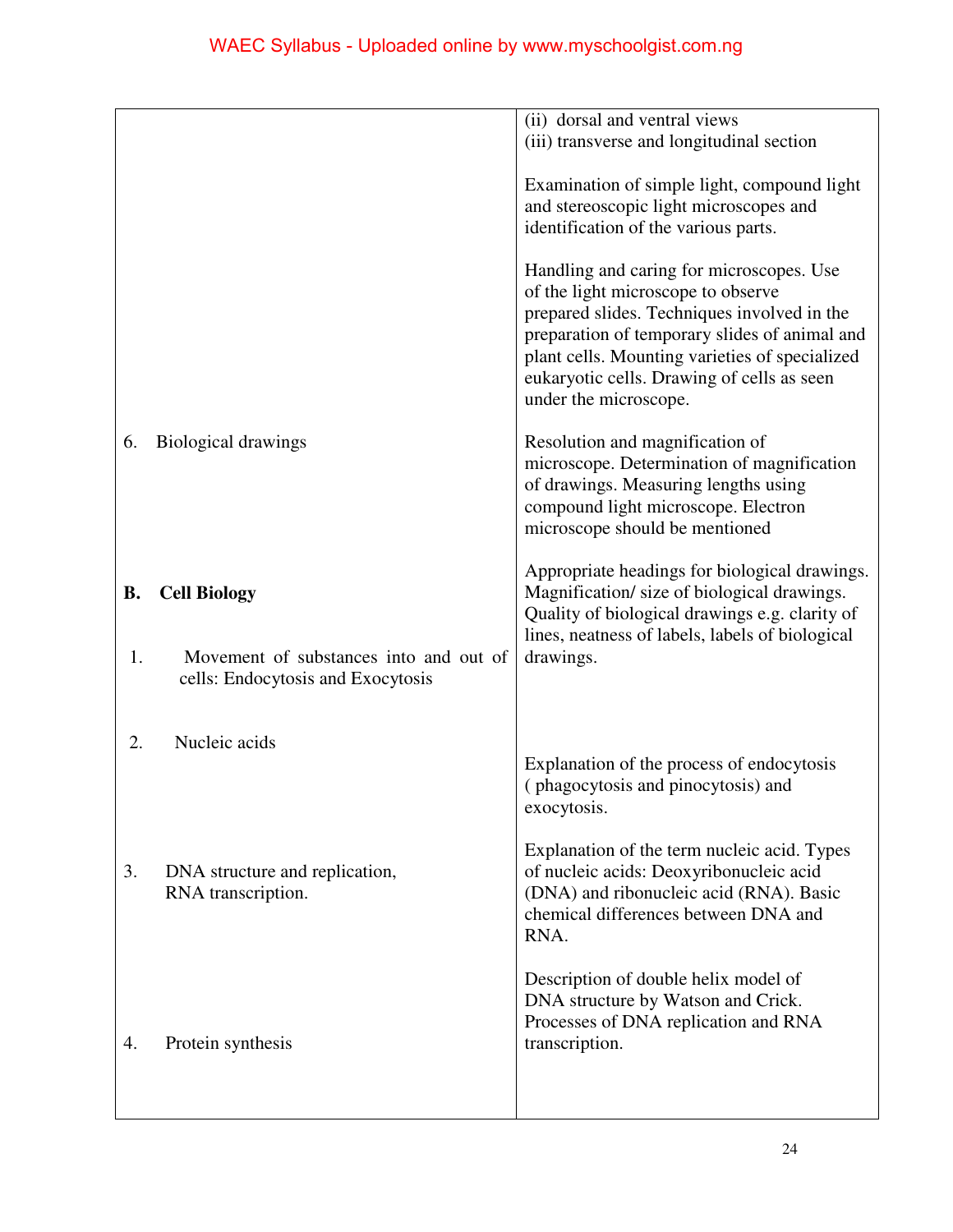| 5.<br>$\mathbf{C}$ .<br>1. | Cell cycle<br><b>Life Processes in Living Things</b><br>Amoeba, Paramecium, and<br>Euglena     | Description of the process of protein<br>synthesis. The roles of m-RNA, t-RNA,<br>and r-RNA and ribosomes in protein<br>synthesis must be emphasized. Importance<br>of protein synthesis. Examples of proteins<br>synthesized by humans.<br>Explanation of the of the term cell cycle.<br>Phases of the cell cycle [Interphase: $G + S +$<br>G2 phases, Mitosis: M phase<br>(karyokinesis and cytokinesis)]. The<br>processes of mitosis and meiosis and their<br>importance. Preparation of a squash of onion<br>root tip and observing stages of meiosis under<br>the microscope. Observing stages of meiosis<br>in plant and animal cells (Permanent slides<br>may be used). |
|----------------------------|------------------------------------------------------------------------------------------------|---------------------------------------------------------------------------------------------------------------------------------------------------------------------------------------------------------------------------------------------------------------------------------------------------------------------------------------------------------------------------------------------------------------------------------------------------------------------------------------------------------------------------------------------------------------------------------------------------------------------------------------------------------------------------------|
| 2.<br>3.                   | Spirogyra and Rhizopus<br>Mosses and ferns                                                     | External structure and life processes of<br>Amoeba, Paramecium, and Euglena.<br>Mounting of Paramecium and Euglena under<br>the compound light microscope.<br>Structure of Spirogyra and Rhizopus.<br>Nutrition and reproduction of Spirogyra and<br><i>Rhizopus.</i> Identification of stages of<br>conjugation of Spirogyra.<br>Structure of mosses (Brachymenium and                                                                                                                                                                                                                                                                                                         |
| D.<br>1.                   | <b>Diversity of Living Things</b><br>Characteristics of some of the<br>orders of Class Insecta | Funaria) and ferns (Nephrolepis,<br>(Platycerium, Phymatodes). Description<br>of external features of mosses and ferns.<br>Nutrition and reproduction in mosses.<br>Reproduction in ferns.                                                                                                                                                                                                                                                                                                                                                                                                                                                                                      |
|                            |                                                                                                |                                                                                                                                                                                                                                                                                                                                                                                                                                                                                                                                                                                                                                                                                 |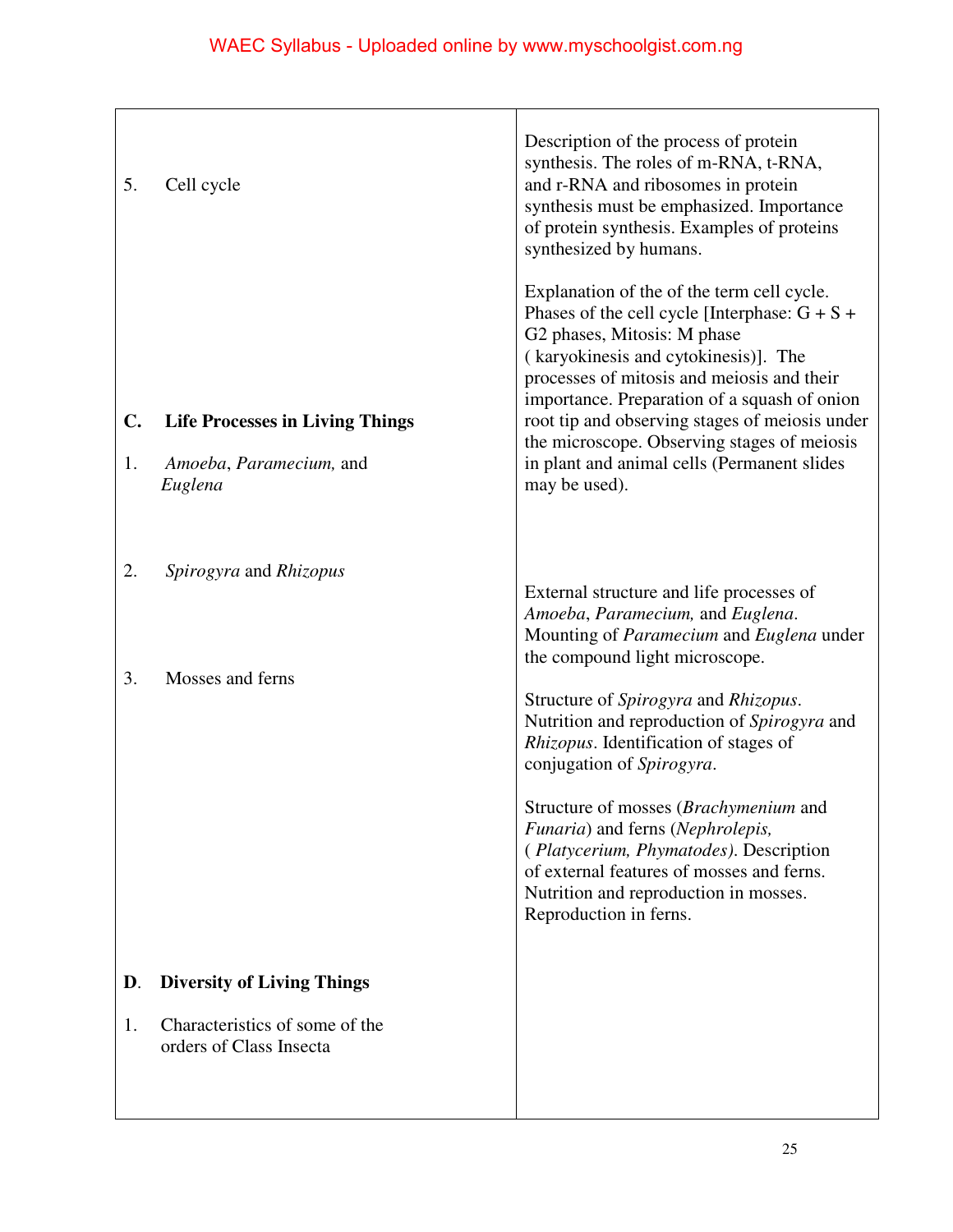| 2. | Identification of organisms using       | Orders of Class Insecta (Odonata                                                                                                                              |
|----|-----------------------------------------|---------------------------------------------------------------------------------------------------------------------------------------------------------------|
|    |                                         |                                                                                                                                                               |
|    | biological keys                         | Orthoptera, Coleoptera, Hymenoptera,                                                                                                                          |
|    |                                         | Hemiptera, Diptera, Isoptera, Lepidoptera,                                                                                                                    |
|    |                                         | Dictyoptera, and Neuroptera).                                                                                                                                 |
|    |                                         |                                                                                                                                                               |
| Е. | <b>Interactions in Nature</b>           |                                                                                                                                                               |
|    | Soil                                    | Identification of organisms using numbered                                                                                                                    |
|    |                                         | and dichotomous keys. Construction of                                                                                                                         |
|    |                                         | identification keys.                                                                                                                                          |
|    |                                         |                                                                                                                                                               |
| F. | <b>Mammalian Anatomy and Physiology</b> |                                                                                                                                                               |
|    |                                         |                                                                                                                                                               |
| 1. | Dissection of a small mammal            | Identification of mineral salts $(Ca^{2+}, Fe^{2+})$ ,                                                                                                        |
|    |                                         | $\text{Fe}^{3+}$ , Mg <sup>2+</sup> , K <sup>+</sup> , SO <sub>4</sub> <sup>-</sup> , NO <sub>3</sub> <sup>-</sup> , PO <sub>4</sub> <sup>-</sup> ) in a soil |
|    |                                         | sample. Soil reclamation.                                                                                                                                     |
|    |                                         |                                                                                                                                                               |
|    |                                         |                                                                                                                                                               |
|    |                                         |                                                                                                                                                               |
|    |                                         | The arrangement of internal organs of                                                                                                                         |
| 2. | Transport:                              | mammals. Functions of the internal organs.                                                                                                                    |
|    | Structure of the mammalian heart.       | Candidates should be able to cut open a                                                                                                                       |
|    |                                         | chloroformed mammal (guinea pig, rat,                                                                                                                         |
| 3. | Cellular respiration                    | mouse and rabbit) and draw the internal                                                                                                                       |
|    |                                         | organs.                                                                                                                                                       |
|    |                                         |                                                                                                                                                               |
| 4. | Movement:                               | Mechanism of the heartbeat: excitation and                                                                                                                    |
|    |                                         | contractions (SAN, AVN, Purkinge tissue)                                                                                                                      |
|    | (a) Muscles                             |                                                                                                                                                               |
|    |                                         | Determination of respiratory quotient (RQ) of                                                                                                                 |
|    |                                         | different substrates. Explanation of the                                                                                                                      |
|    |                                         | significance of RQ.                                                                                                                                           |
|    |                                         |                                                                                                                                                               |
|    |                                         |                                                                                                                                                               |
|    |                                         | Types of muscle (Smooth, striated and                                                                                                                         |
|    |                                         | cardiac muscles). Description of how muscles                                                                                                                  |
|    | (b) Skeletal tissues                    | bring about movement.                                                                                                                                         |
|    |                                         | Explanation of sliding filament model of                                                                                                                      |
| 5. | Reproduction                            | muscle contraction.                                                                                                                                           |
|    | (a) Secondary sexual characteristics    |                                                                                                                                                               |
|    |                                         |                                                                                                                                                               |
|    |                                         |                                                                                                                                                               |
|    |                                         | Description of the structure of skeletal                                                                                                                      |
|    |                                         | tissues (Bones and cartilage).                                                                                                                                |
|    | (b) Prenatal/Antenatal care             |                                                                                                                                                               |
|    |                                         | Physical changes that occur in males and                                                                                                                      |
|    |                                         | females during puberty. The role of hormones                                                                                                                  |
|    |                                         | in the development of secondary sexual                                                                                                                        |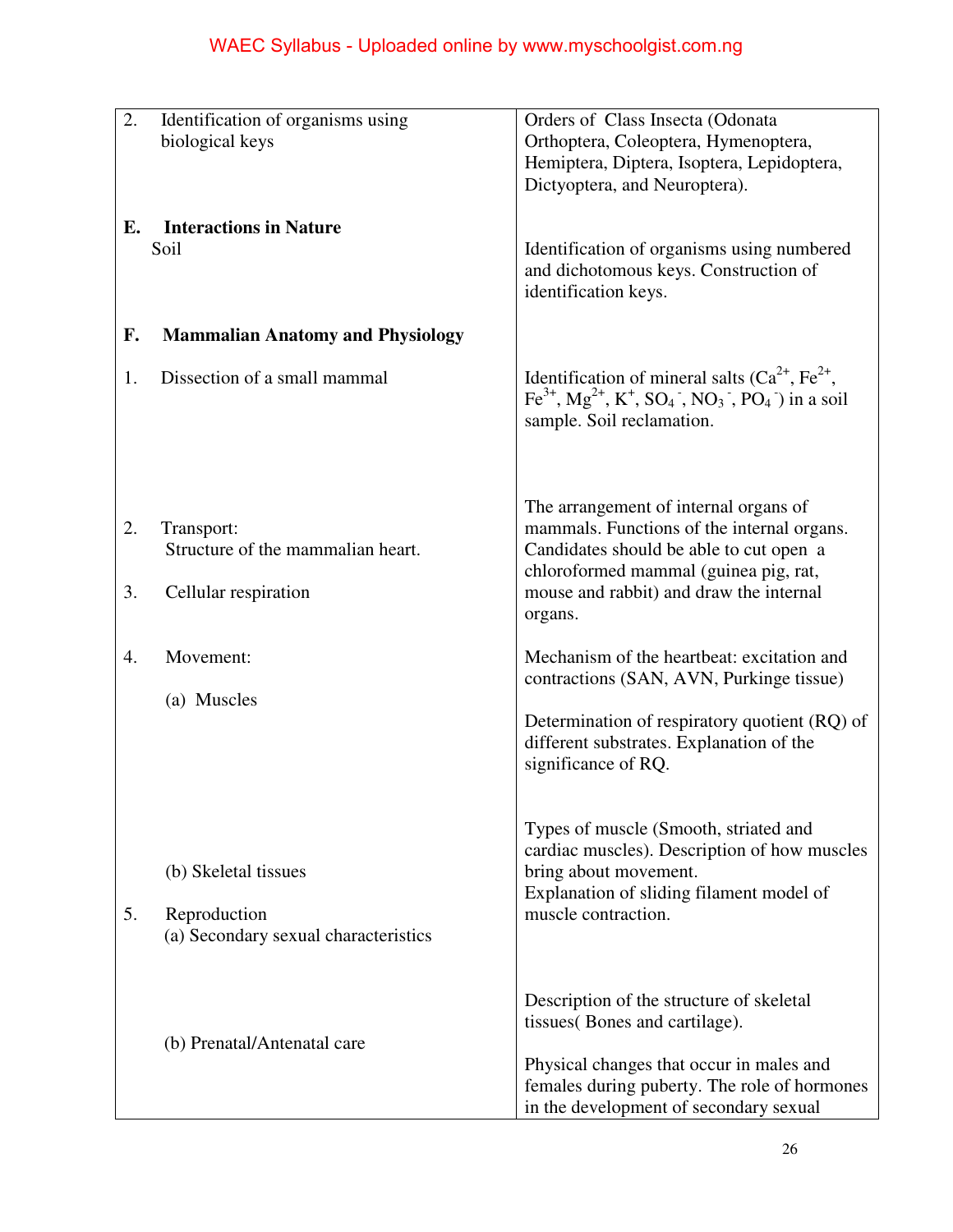|          |                                                                                  | characteristics in humans.                                                                                                                                                                                                                                                       |
|----------|----------------------------------------------------------------------------------|----------------------------------------------------------------------------------------------------------------------------------------------------------------------------------------------------------------------------------------------------------------------------------|
| G.       | <b>Plant Structure and Physiology</b>                                            |                                                                                                                                                                                                                                                                                  |
| 1.       | Morphology of monocotyledonous<br>and dicotyledonous plants.                     | Meaning of antenatal care. Antenatal visits<br>requirements. Nutrition and diet. Exercise<br>during pregnancy. Benefits of the use of<br>natural products by mother and child.                                                                                                   |
| 2.<br>3. | Transport:<br>Guttation<br>Reproduction:<br>Floral formula                       | External features of monocotyledonous and<br>dicotyledonous plants. Functions of roots,<br>stems and leaves of monocotyledonous and<br>dicotyledonous plants. Differences between<br>monocotyledonous and dicotyledonous<br>plants. Modifications of roots, stems and<br>leaves. |
|          |                                                                                  | Biological principles underlying guttation.                                                                                                                                                                                                                                      |
| H.<br>1. | <b>Humans and their Environment</b><br>Integrated water resources<br>management. | Determination and writing of the floral<br>formulae of the following flowers:<br>Flamboyant (Delonix), Pride of Barbados<br>(Caesalpinia) and Rattle box (Crotalaria).<br>Floral diagrams are not required.                                                                      |
| 2.       | Health and hygiene                                                               | Description of the integrated water resources<br>management (IWRM). Explanation of how<br>IWRM can reduce undesirable change in the<br>environment.                                                                                                                              |
|          | Drug abuse<br>(a)                                                                | Definition of terms: health, hygiene, and                                                                                                                                                                                                                                        |
|          | Community health<br>(b)                                                          | sanitation. Means of achieving personal<br>cleanliness/hygiene.                                                                                                                                                                                                                  |
|          | <b>First Aid</b><br>(c)                                                          | Explanation of the term drug abuse.<br>Consequences of drug abuse.                                                                                                                                                                                                               |
| I.       | <b>Evolution</b>                                                                 | Importance of town planning and its effects<br>on health of the community.                                                                                                                                                                                                       |
|          | <b>Recombinant DNA Technology</b>                                                |                                                                                                                                                                                                                                                                                  |
| J.       | <b>Biology and Industry</b>                                                      | Explanation of the term First Aid. Different<br>methods of administering First Aid.                                                                                                                                                                                              |
| 1.       | Biology and water industry                                                       |                                                                                                                                                                                                                                                                                  |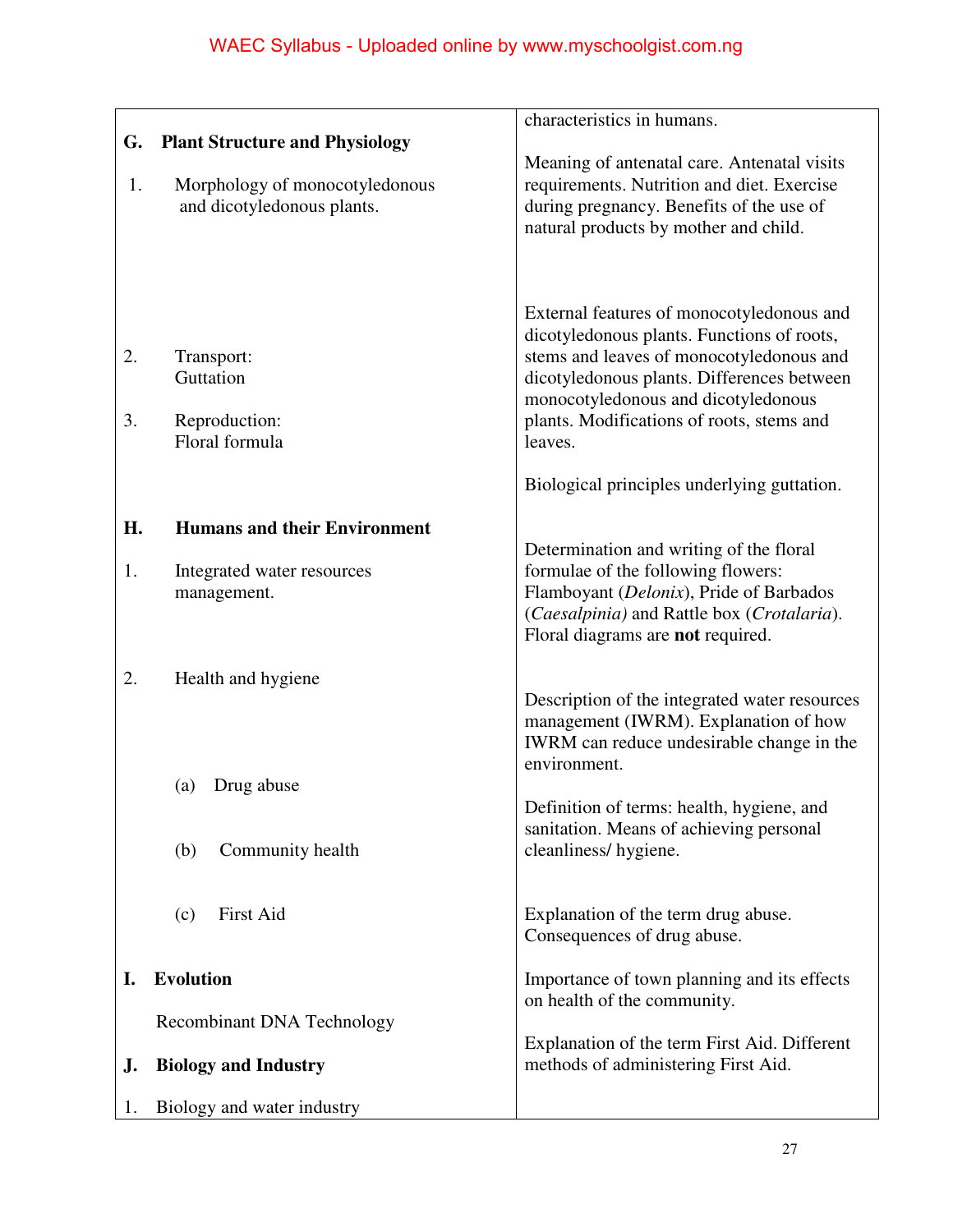|    | Contamination of water<br>(a)                | Explanation of the term Recombinant DNA<br>Technology and state its application.                                                                                                                              |
|----|----------------------------------------------|---------------------------------------------------------------------------------------------------------------------------------------------------------------------------------------------------------------|
|    | Identification of polluted<br>(b)<br>water   |                                                                                                                                                                                                               |
|    | Waste water treatment<br>(c)                 | Candidates should carry out experiments to<br>test water samples for bacterial<br>contamination.                                                                                                              |
| 2. | Biology and fishing industry                 | The use of Biological Oxygen Demand<br>(BOD) in the measurement of the level of<br>organic pollution in water.                                                                                                |
|    | Fish stock management<br>(a)                 | Description of biological processes of<br>purifying sewage. Cesspit activated sludge<br>process should be mentioned.                                                                                          |
|    | Fish farming<br>(b)                          | Explanation of why fish is an efficient<br>converter of plankton into flesh.<br>Description of ways of conserving fish<br>stocks in water bodies.                                                             |
| 3. | Biology and food industry:<br>Food additives | Importance of fish farming. Advantages and<br>disadvantages of fish farming.                                                                                                                                  |
| 4. | Biology and agriculture                      | Explanation of the term food additives.<br>Identification of the categories of food<br>additives (Naturally occurring and artificial<br>food additives). Health implications in the use<br>of food additives. |
| 5. | Biotechnology                                | Explanation of the biological principles by<br>which fertilizer, pesticides, selective<br>breeding, resistance to disease and irrigation<br>can respectively lead to successful<br>agriculture.               |
|    |                                              | Explanation of the concept of biotechnology.<br>The use of micro-organisms in the                                                                                                                             |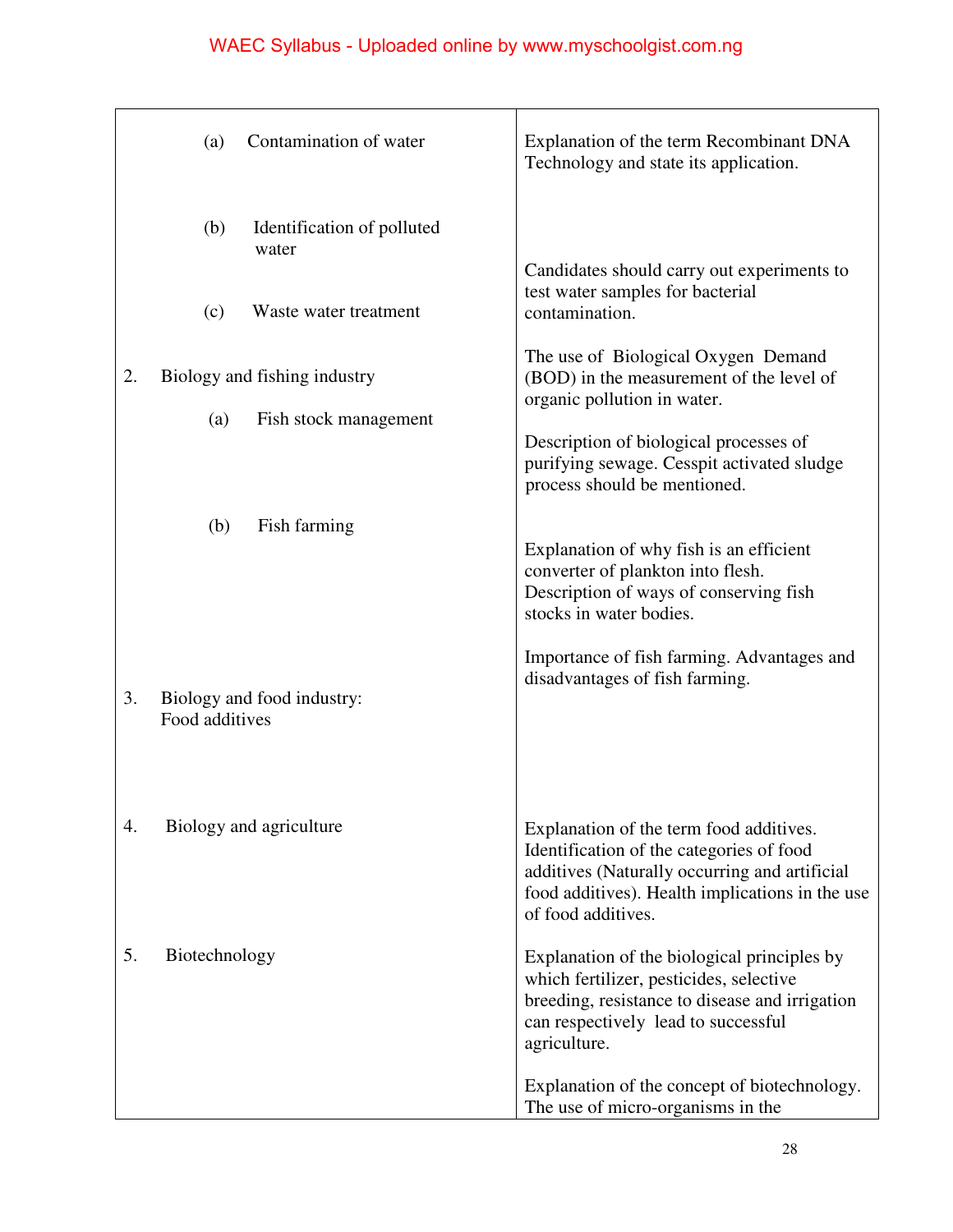|                                                                                          |                                                                         | manufacture of food such as cheese, yoghurt,                                                                                                                                                  |
|------------------------------------------------------------------------------------------|-------------------------------------------------------------------------|-----------------------------------------------------------------------------------------------------------------------------------------------------------------------------------------------|
| 6.                                                                                       | Biological fuel generation                                              | kenkey, bread and butter. The role of micro-<br>organisms in the production of alcoholic<br>drinks and organic acids. The role of micro-<br>organisms in pharmaceutical, tanning and          |
|                                                                                          |                                                                         | mining industries.                                                                                                                                                                            |
|                                                                                          |                                                                         | Explanation of the need for new sources of<br>energy. The use of biogas, use of green crops<br>to produce ethanol, the generation of<br>hydrogen gas from chloroplasts should be<br>mentioned |
|                                                                                          |                                                                         |                                                                                                                                                                                               |
|                                                                                          |                                                                         |                                                                                                                                                                                               |
| <b>SECTION C</b><br>(For candidates in Nigeria, Sierra Leone,<br>The Gambia and Liberia) |                                                                         |                                                                                                                                                                                               |
|                                                                                          |                                                                         |                                                                                                                                                                                               |
|                                                                                          |                                                                         |                                                                                                                                                                                               |
| А.                                                                                       | <b>Concept of Living</b>                                                |                                                                                                                                                                                               |
|                                                                                          | 1. Cell theory                                                          |                                                                                                                                                                                               |
|                                                                                          | 2. Irritability as a basic characteristic of<br>protoplasm              |                                                                                                                                                                                               |
|                                                                                          | (a) Types of responses: taxis and nastism                               | The cell theory including the work of Hooke,                                                                                                                                                  |
|                                                                                          | (b) Environmental factors that evoke<br>responses: temperature, pH etc. | Dujardin, Schleiden and Schwann should be<br>outlined.                                                                                                                                        |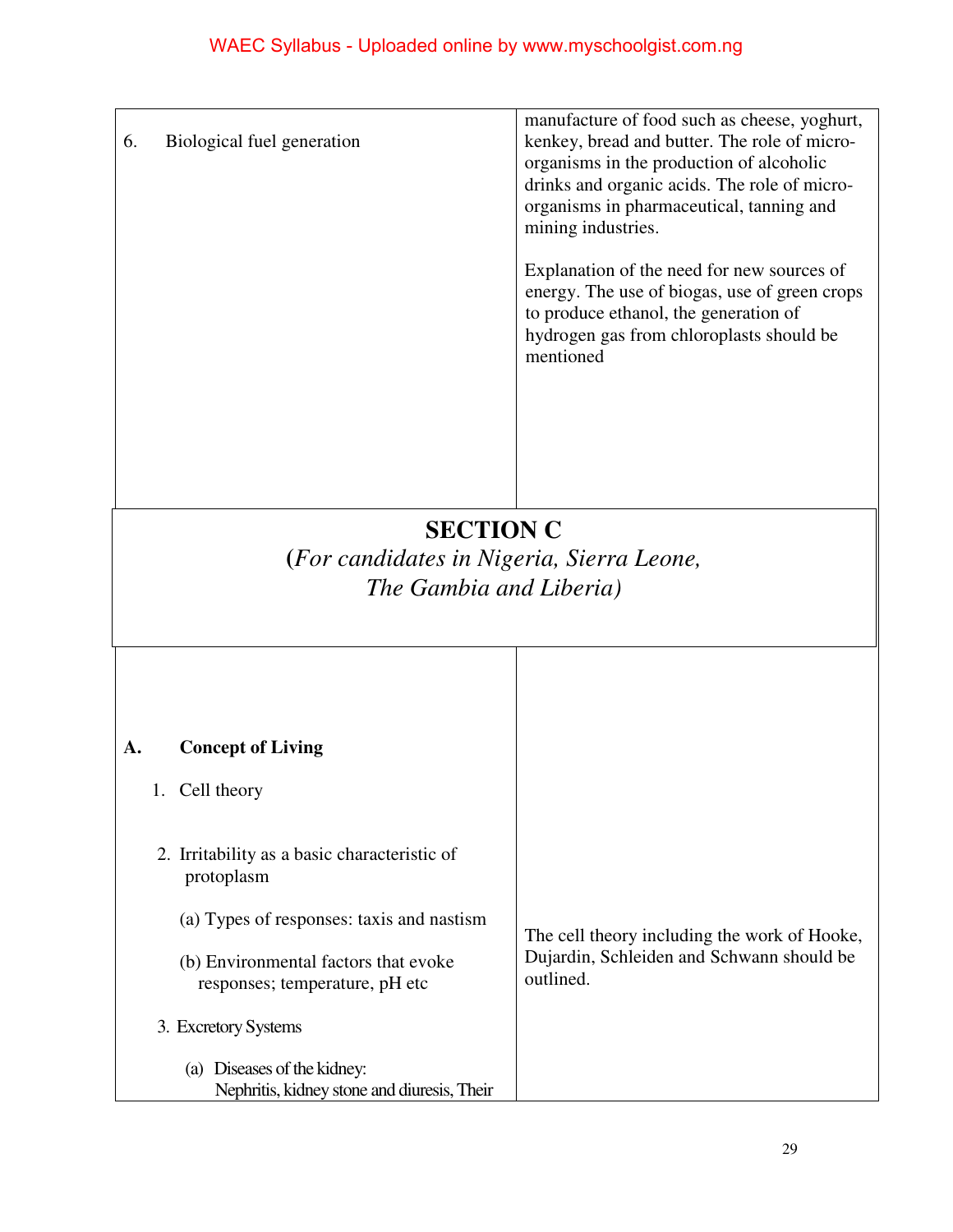| effects and remedies.                                                                                                                                                                                                                                                       |                                                                                                                                                                                                                                                                                                                                                                                                                 |
|-----------------------------------------------------------------------------------------------------------------------------------------------------------------------------------------------------------------------------------------------------------------------------|-----------------------------------------------------------------------------------------------------------------------------------------------------------------------------------------------------------------------------------------------------------------------------------------------------------------------------------------------------------------------------------------------------------------|
| (b) Diseases of the liver: infective<br>hepatitis, cancer of the liver and gall<br>stones. Their effects and remedies.<br>4. Sense organs.                                                                                                                                  | Excretory organs of earthworm and insects<br>should be mentioned.                                                                                                                                                                                                                                                                                                                                               |
| (a) Nose.                                                                                                                                                                                                                                                                   |                                                                                                                                                                                                                                                                                                                                                                                                                 |
|                                                                                                                                                                                                                                                                             |                                                                                                                                                                                                                                                                                                                                                                                                                 |
| (b) Tongue.                                                                                                                                                                                                                                                                 | The process of perception of smell including the<br>roles of sensory cells in nose and olfactory<br>lobes should be studied.                                                                                                                                                                                                                                                                                    |
| (c) The skin.                                                                                                                                                                                                                                                               |                                                                                                                                                                                                                                                                                                                                                                                                                 |
| 5.<br>Reproduction<br>(a) Courtship behaviour in animals:<br>(i) Pairing<br>(ii) Display e.g. peacocks<br>(iii) Territoriality<br>(iv) Seasonal migration<br>associated with breeding in<br>herrings, eels and birds.<br>(b) Metamorphosis and life<br>history of housefly. | Experiments should be carried out to determine<br>the different areas of the tongue associated with<br>different tastes. The association between the<br>organs of taste and smell should be mentioned.<br>Mention should be made of taste buds.<br>The function of the skin as a sensory organ<br>should be emphasized.<br>Courtship pattern in male and female<br>animals and territorialism in lizards should |
| (c) Adaptive features in a<br>developing animal:<br>(i) Yolk in egg of fish, toad and birds<br>for nourishment<br>(ii) Placenta in animals                                                                                                                                  | be observed.                                                                                                                                                                                                                                                                                                                                                                                                    |
| Germination of seeds<br>(d)                                                                                                                                                                                                                                                 | The content (yolk and albumen) of birds' egg<br>should be examined                                                                                                                                                                                                                                                                                                                                              |
| <b>Essential factors</b><br>(i)<br>which affect developing embryo.                                                                                                                                                                                                          | Candidates should observe the connection of the<br>foetus to the mother and the adaptive features of                                                                                                                                                                                                                                                                                                            |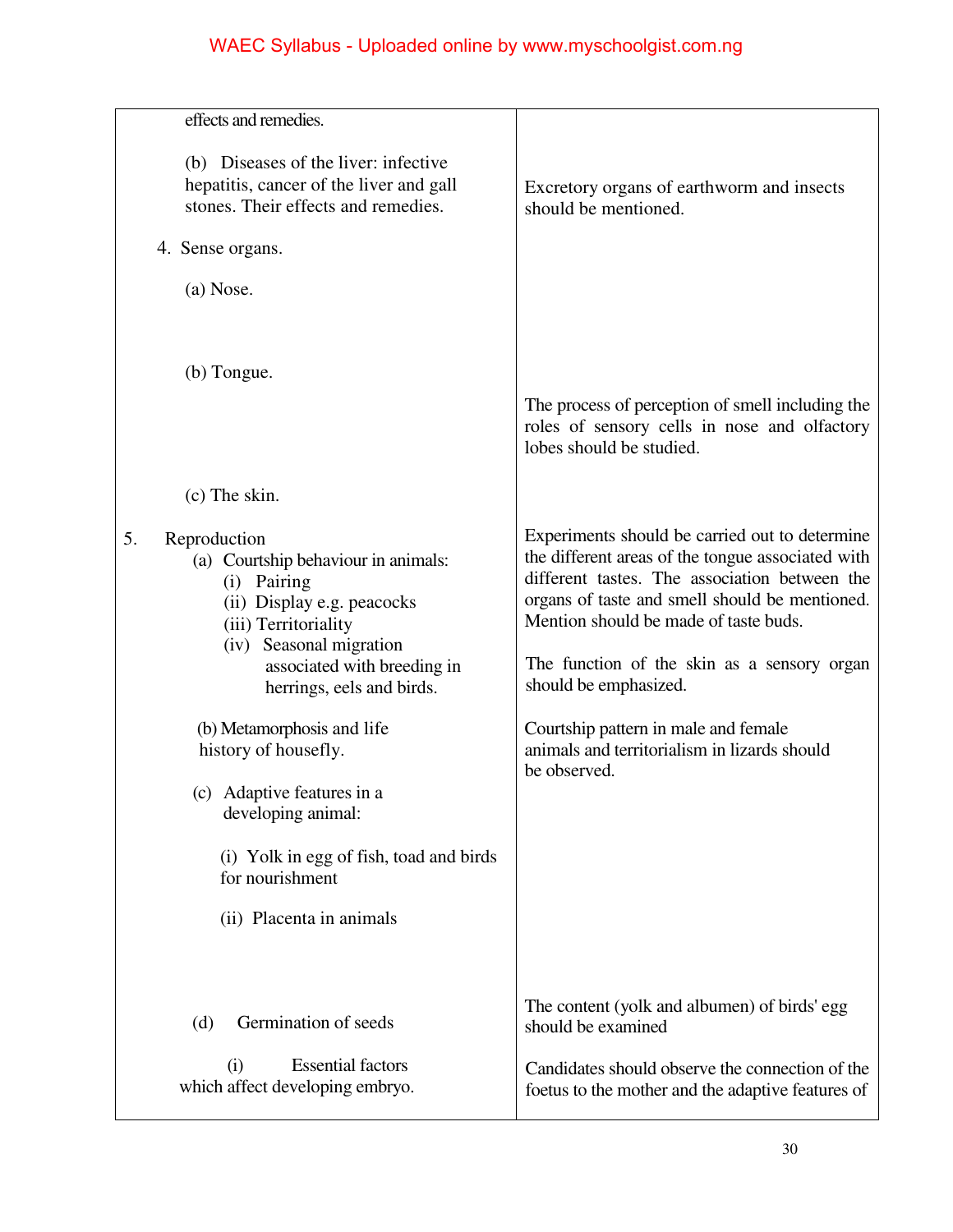| Types of germination<br>(ii)<br><b>B.</b> Plant and Animal Nutrition                                                                                                                                                 | the placenta, umbilical cord and amnion in a<br>dissected pregnant rat. The meaning of<br>oviparity and viviparity should be mentioned.                                                                         |
|----------------------------------------------------------------------------------------------------------------------------------------------------------------------------------------------------------------------|-----------------------------------------------------------------------------------------------------------------------------------------------------------------------------------------------------------------|
| Nitrogen cycle<br>1.                                                                                                                                                                                                 | Experiments to show the importance of<br>oxygen, adequate moisture and suitable<br>temperature, should be carried out.                                                                                          |
| 2. Modes of nutrition:<br>autotrophic, chemosynthetic, carnivorous<br>plants                                                                                                                                         | The stages in hypogeal and epigeal germination<br>should be observed and drawn                                                                                                                                  |
| 3. Alimentary System<br>Alimentary tracts of different animals<br>(a)<br>Description and function of various<br>(b)                                                                                                  | The names and roles of bacteria involved in<br>should<br>nitrogen<br>cycle<br>be<br>mentioned.<br>Candidates to observe root<br>nodules<br>1n<br>leguminous plants.                                             |
| parts.<br>4. Feeding habits<br>(a) Categories: Carnivorous, herbivorous<br>and omnivorous                                                                                                                            | Examples of carnivorous plants should be<br>studied.<br>Comparison should be made using dissected<br>earthworm, grasshopper/cockroach to show the                                                               |
| (b) Modifications and mechanisms<br>associated with the following habits; filter<br>feeding, fluid feeding, feeding adaptation in<br>insects, saprophytic feeding, parasitic feeding<br>etc.                         | important features of the alimentary canal.<br>Use a bird and cockroach/grasshopper to show<br>modifications for functions                                                                                      |
| <b>C. Basic Ecological Concepts</b><br>1. Ecological Components:<br>Lithosphere, hydrosphere, atmosphere, niche<br>2. Population Studies by Sampling<br>Population size<br>(a)<br>Dominance<br>(b)<br>Density<br>(c) | Mosquito larva, housefly, butterfly, cockroach,<br>adult mosquito, maize weevil, rhizopods,<br>tapeworm should be used to illustrate the<br>different types of feeding mechanisms and<br>various modifications. |
| 3. Energy transformation in nature:                                                                                                                                                                                  | Candidates are expected to explain and give<br>examples of the terms.                                                                                                                                           |
| (a) Energy loss in the ecosystem                                                                                                                                                                                     | Candidates are required to carry out a project to                                                                                                                                                               |
| (b) Solar radiation: its intake and loss at                                                                                                                                                                          | determine population density by counting the<br>individual types of plants and animals and record                                                                                                               |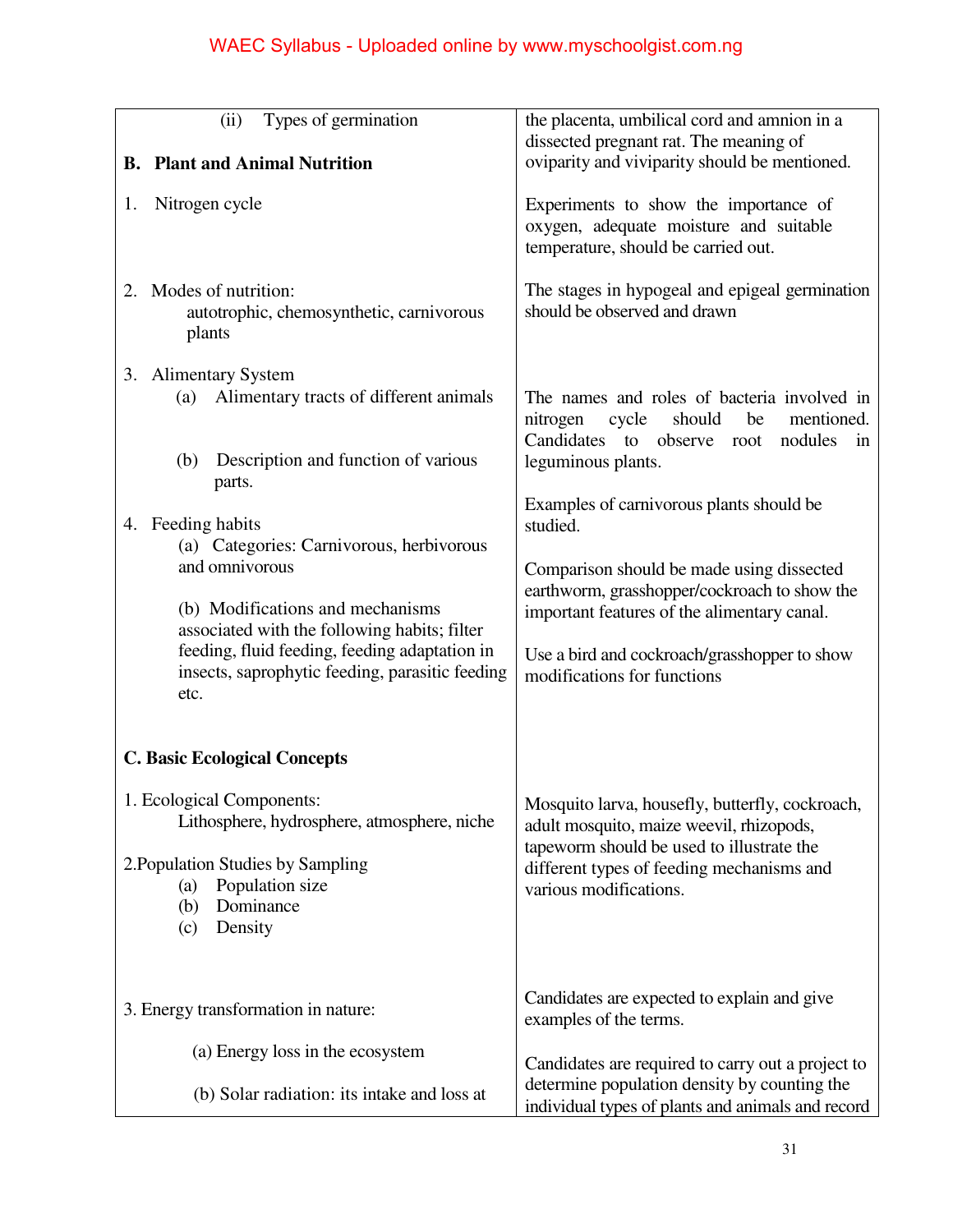| the earth's surface.                                                                                                                                                                                  | such count in a given plot.                                                                                                                                                                                 |
|-------------------------------------------------------------------------------------------------------------------------------------------------------------------------------------------------------|-------------------------------------------------------------------------------------------------------------------------------------------------------------------------------------------------------------|
| (c) Energy loss in the biosphere.<br>4. Nutrient Cycling in Nature                                                                                                                                    | Laws of thermodynamics and its application to<br>ecological phenomena should be mentioned.<br>The laws of thermodynamics should be used to<br>explain energy flow across tropic levels.                     |
| (a) Carbon Cycle:                                                                                                                                                                                     | Candidates should discuss energy as a limiting                                                                                                                                                              |
| (i) Process of carbon cycle                                                                                                                                                                           | factor in primary production <i>i.e</i> production of<br>autotrophs.                                                                                                                                        |
| (ii) Importance of carbon in nature.                                                                                                                                                                  | Reference should be made to harvest as a<br>means of measuring primary production.                                                                                                                          |
|                                                                                                                                                                                                       | Candidates should be able to draw the carbon<br>cycle, list the sources of carbon (burning,<br>respiration, decay) and discuss the relative<br>importance of the cycle.                                     |
| (b) Water Cycle:<br>(i) Importance of water cycle,<br>(ii) Importance of water to living<br>organisms.<br>Ecological Management: Tolerance, Minimum<br>5.<br>and maximum range                        | Reference should be made to carbon dioxide-<br>oxygen balance in nature.<br>Candidates should carry out experiments to<br>show absorption of carbon dioxide and release<br>of oxygen during photosynthesis. |
|                                                                                                                                                                                                       | Candidates should carry out experiments to<br>show the presence of water in expired air and<br>that water is given off during respiration.                                                                  |
| 6. Habitats<br>(a) Aquatic habitat: marine, estuarine fresh water<br>under the following headings:<br>characteristics of habitat<br>(i)<br>(ii) distribution of plants and<br>animals in the habitat, | Candidates should perform experiments to<br>show the limit of tolerance of <i>Tilapia</i> to various<br>concentrations of salt solution or sensitivity of<br>wood lice to temperature.                      |
| (iii) adaptive features of plants and<br>animals in the habitat.<br>(b) Terrestrial habitat: marsh, forest, grass land,                                                                               | Measurement of physical factors:<br>temperature, salinity, light intensity, turbidity,<br>current, pH, should be carried out.                                                                               |
| arid land should be studied under the<br>following headings:                                                                                                                                          | The pattern of distribution including dominant<br>types and seasonal changes of population, size<br>of organisms in the habitat should be noted.                                                            |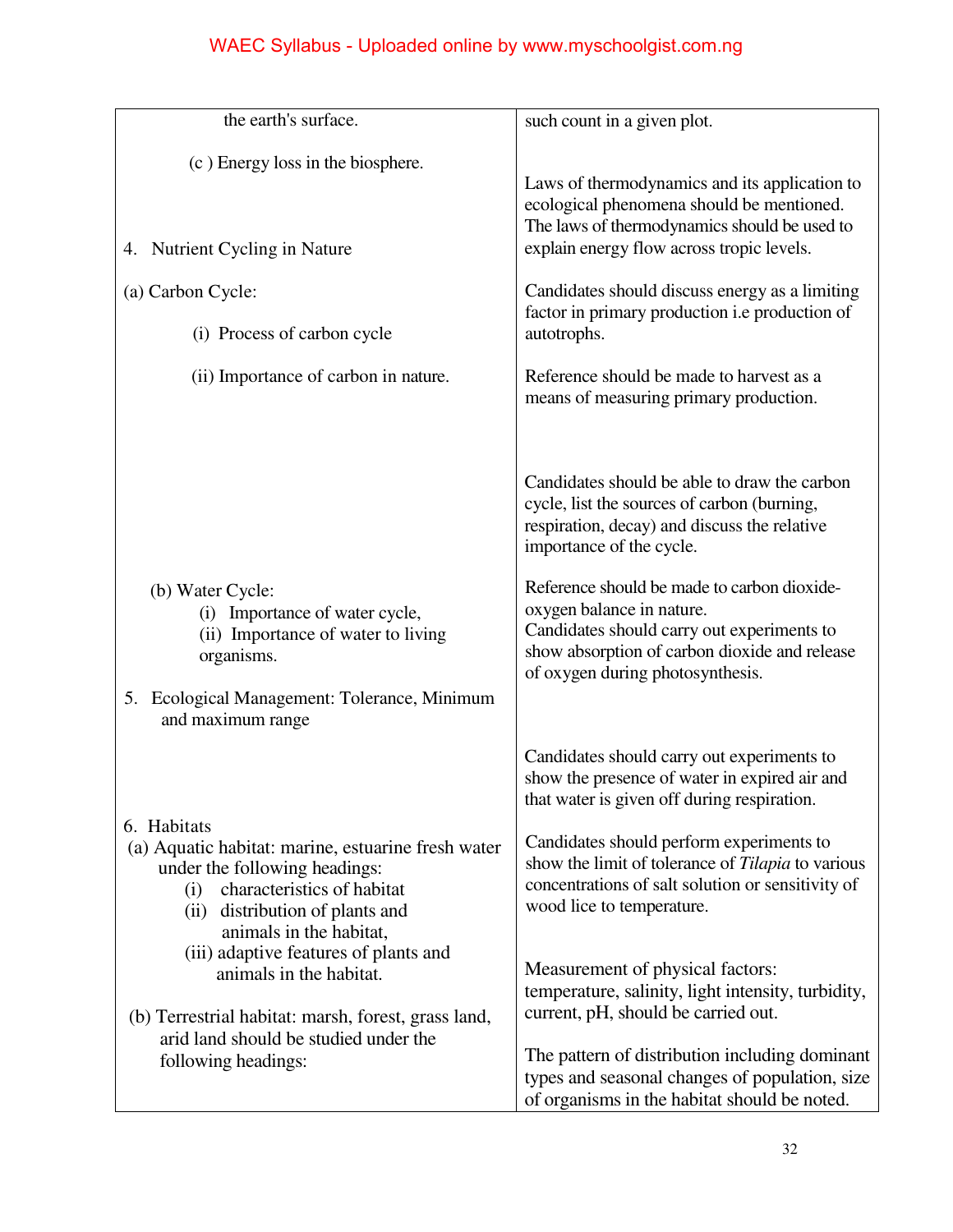| characteristics of habitat<br>(i)                                                                                                   |                                                                                                                                              |
|-------------------------------------------------------------------------------------------------------------------------------------|----------------------------------------------------------------------------------------------------------------------------------------------|
| distribution of plants and animals in<br>(ii)<br>habitat.                                                                           | The measurement of the physical factors,<br>temperature, relative humidity, light, wind,<br>and pH should be carried out.                    |
| (c) Balance in Nature<br>Dynamic equilibrium population and<br>population density.                                                  | Reference should be made to edaphic factors.<br>The effect of physical factors on distribution<br>of plants and animals should be mentioned. |
| 7. Relevance of Biology to Agriculture:                                                                                             | The process by which carnivores maintain a<br>constant population should be mentioned.                                                       |
| (a) Classification of plants based on life cycle<br>(b) Effects of agricultural practices on ecology                                |                                                                                                                                              |
| Bush burning<br>(i)                                                                                                                 |                                                                                                                                              |
| (ii) Tillage                                                                                                                        | Effects of human activities on ecological<br>systems should be mentioned.                                                                    |
| (iii) Fertilizer                                                                                                                    |                                                                                                                                              |
| (iv) Herbicide/pesticide                                                                                                            |                                                                                                                                              |
| (v) Different farming methods                                                                                                       |                                                                                                                                              |
| 8. Microorganisms: Man and His Health.                                                                                              |                                                                                                                                              |
| (a) Microorganisms around us                                                                                                        |                                                                                                                                              |
| (i) Microorganisms in air and water<br>(ii) Groups of microorganisms: bacteria,<br>viruses, some algae, protozoa and some<br>fungi. | Microorganisms in air, water and expired air<br>should be observed and identified by their<br>colour, pattern of growth and appearance of    |
| (b) Microorganisms in our bodies and food                                                                                           | their colony.                                                                                                                                |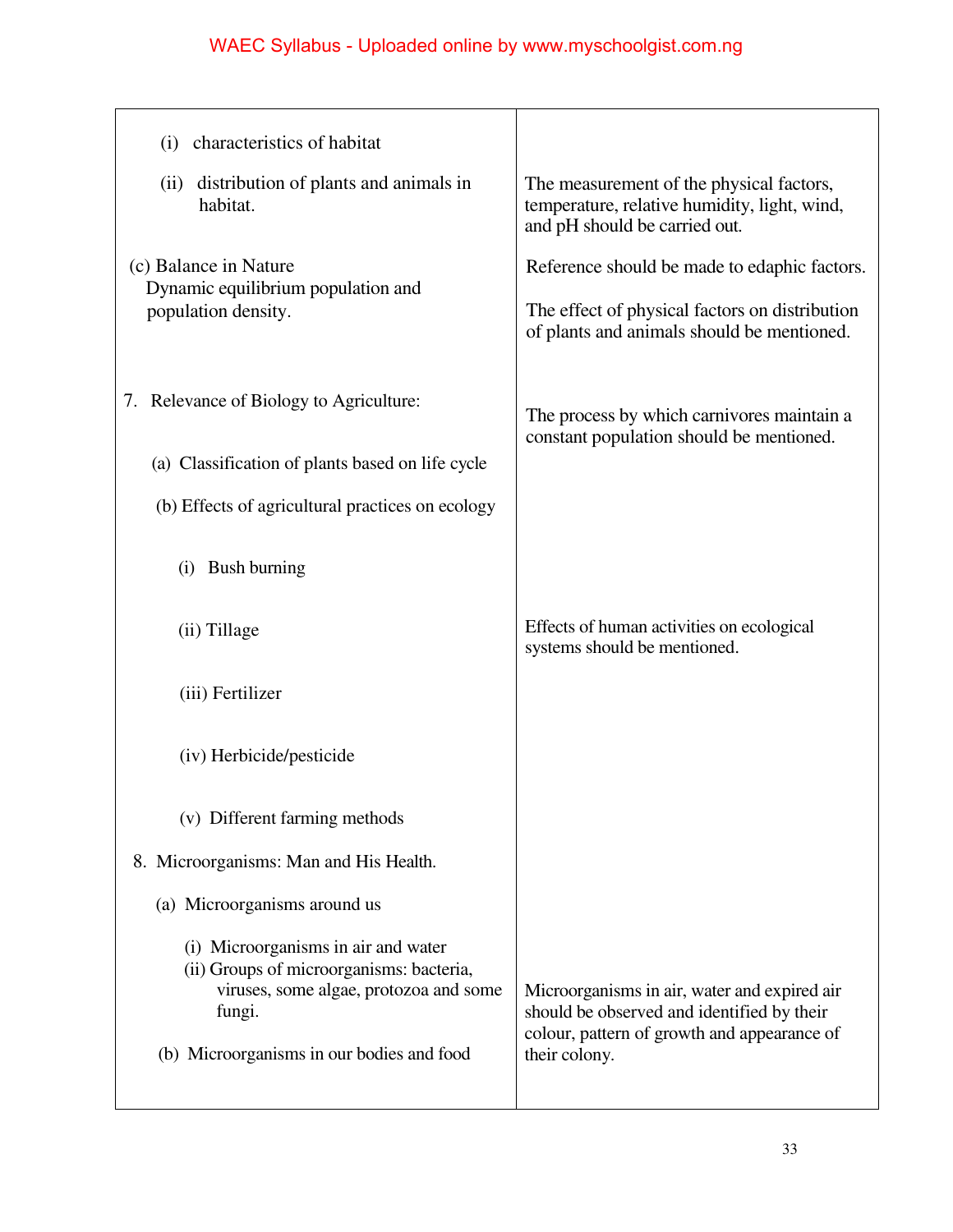| (c) Public Health<br>Food hygiene and health organization.                                                                                                                                | Microorganisms under the finger nails, mouth<br>cavity, expired air, and decomposing food<br>substance should be observed and identified by                                                                                                                  |
|-------------------------------------------------------------------------------------------------------------------------------------------------------------------------------------------|--------------------------------------------------------------------------------------------------------------------------------------------------------------------------------------------------------------------------------------------------------------|
| D. Application of Variations                                                                                                                                                              | their colour, pattern of growth, and appearance<br>of colony.                                                                                                                                                                                                |
| 1. Crime detection                                                                                                                                                                        | Reference should be made to the roles of<br>national and international health organizations<br>in maintenance of good public health.                                                                                                                         |
| <b>Blood transfusion</b><br>2.                                                                                                                                                            |                                                                                                                                                                                                                                                              |
| Determination of paternity<br>3.                                                                                                                                                          | The uniqueness of each individual's finger print<br>should be mentioned in relation to crime<br>detection.                                                                                                                                                   |
| E. Evolution<br>1. Adaptation for survival                                                                                                                                                | Reference should be made to importance of<br>knowledge of blood groups in blood<br>transfusion and determination of paternity.                                                                                                                               |
| (a) Factors that bring about<br>competition                                                                                                                                               |                                                                                                                                                                                                                                                              |
| (b) Intra and Inter-species<br>competition                                                                                                                                                | Reference should be made to the factors such<br>as food, space, water, light and mates which<br>organisms share and form the basis of<br>competition.                                                                                                        |
| (c) Relationship between<br>competition and succession                                                                                                                                    | The effects of intra-species competition<br>should be observed by growing many<br>seedlings of maize in a small area, while the<br>effects of interspecies competition can be<br>observed by planting many seedlings of<br>maize and pepper in a small area. |
| Structural Adaptation for;<br>2.<br>(a) obtaining food<br>(b) protection and defense<br>(c) securing mates for<br>reproduction<br>(d) regulating body temperature<br>(e) conserving water | Candidates should observe competition<br>and succession on a moistened exposed<br>slice of bread over a period of time.<br>Candidates should observe examples of                                                                                             |